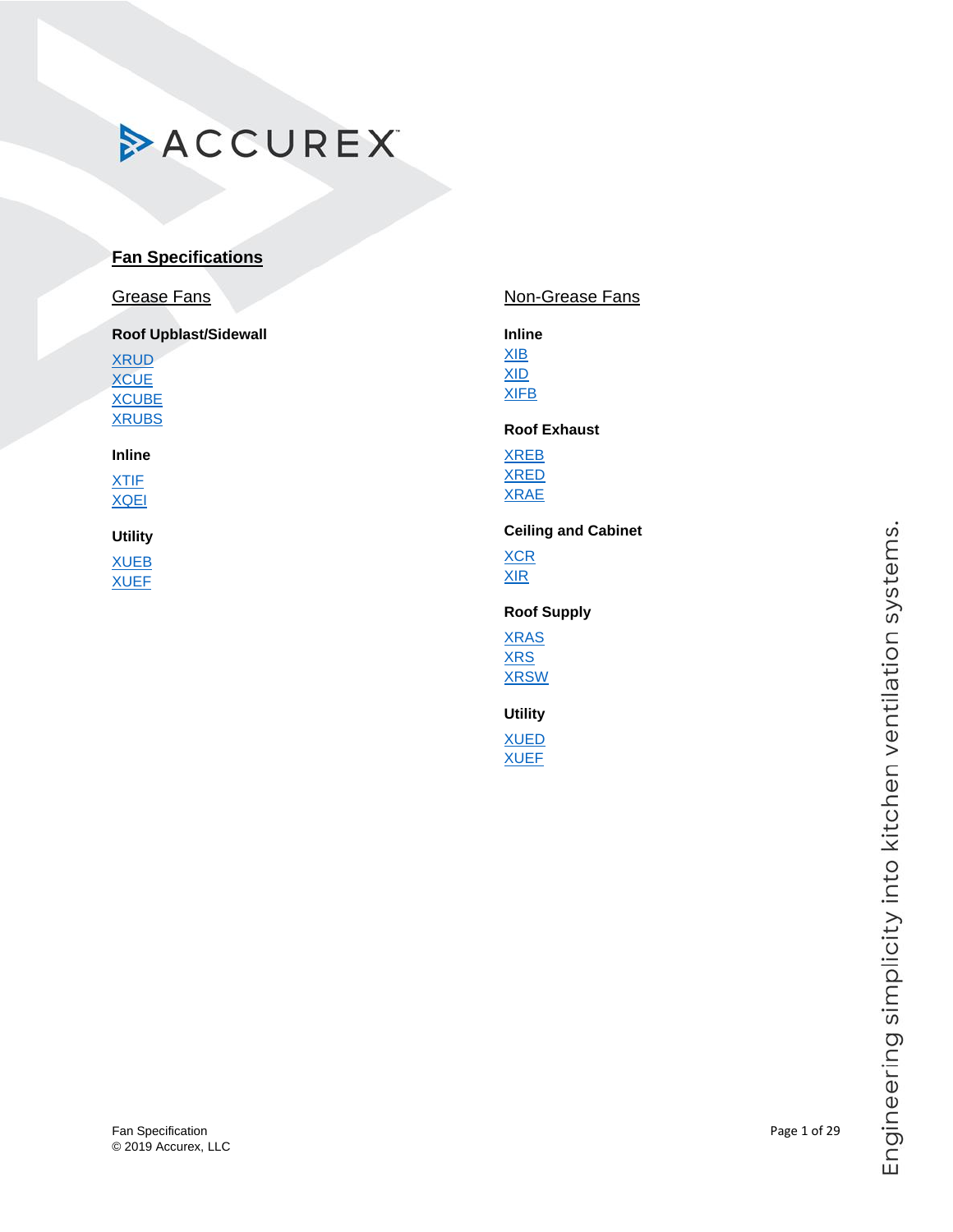### <span id="page-1-0"></span>**XCUE Specification**

Roof Upblast, Direct Driven Fan

Note to User: This document is subject to copyright protection and is proprietary to Accurex Engineered Restaurant Systems. However, Accurex Engineered Restaurant Systems authorizes the user a limited non-exclusive license to use this document or portions of it for the purpose of preparing written product specifications. All information in this document as provided by Accurex Engineered Restaurant Systems is informational in nature and is provided without representation or warranty of any kind as to the user or any other party, including, without limitation, ANY IMPLIED WARRANTY OF MERCHANTABILITY, FITNESS FOR PARTICULAR PURPOSE, OR NON-INFRINGEMENT. To the greatest extent permitted by applicable law, Accurex Engineered Restaurant Systems assumes no liability, and User assumes all liability and risk, for the use or results from the use of this document or the information contained herein, whether as modified by the user or not. Users should consult www.accurex.com to verify that this document represents the most current version.

Provide Accurex Exhaust Fan Model XCUE as shown on plans and in accordance with the following specification:

Roof exhaust fans shall be upblast centrifugal direct drive type. The fan wheel shall be centrifugal backward inclined and shall include a wheel cone carefully matched to the inlet cone for precise running tolerances. Wheels shall be statically and dynamically balanced.

The fan housing shall be constructed of heave gauge aluminum with a rigid internal support structure. Wind bands shall have a rolled bead for added strength and shall be joined to curb caps with a leak proof, continuously welded seam.

Motors shall be mounted out of the airstream on vibration isolators. Fresh air for motor cooling shall be drawn into the motor compartment from an area free of discharge contaminants. Motors shall be readily accessible for maintenance.

A disconnect switch shall be factory installed and wired from the fan motor to a junction box either within or outside of the motor compartment. A conduit chase shall be provided through the curb cap to the motor compartment for ease of electrical wiring for applications when national and local code restrictions allow.

All fans shall bear the AMCA Certified Ratings Seal for sound and air performance. Each fan shall bear a permanently affixed manufacturer's engraved metal nameplate containing the model number and individual serial number for future identification.

Fans shall be listed by Underwriters Laboratory for UL/cUL 762 or UL/cUL 705 where applicable.

Fans shall be Model XCUE as manufactured by Accurex.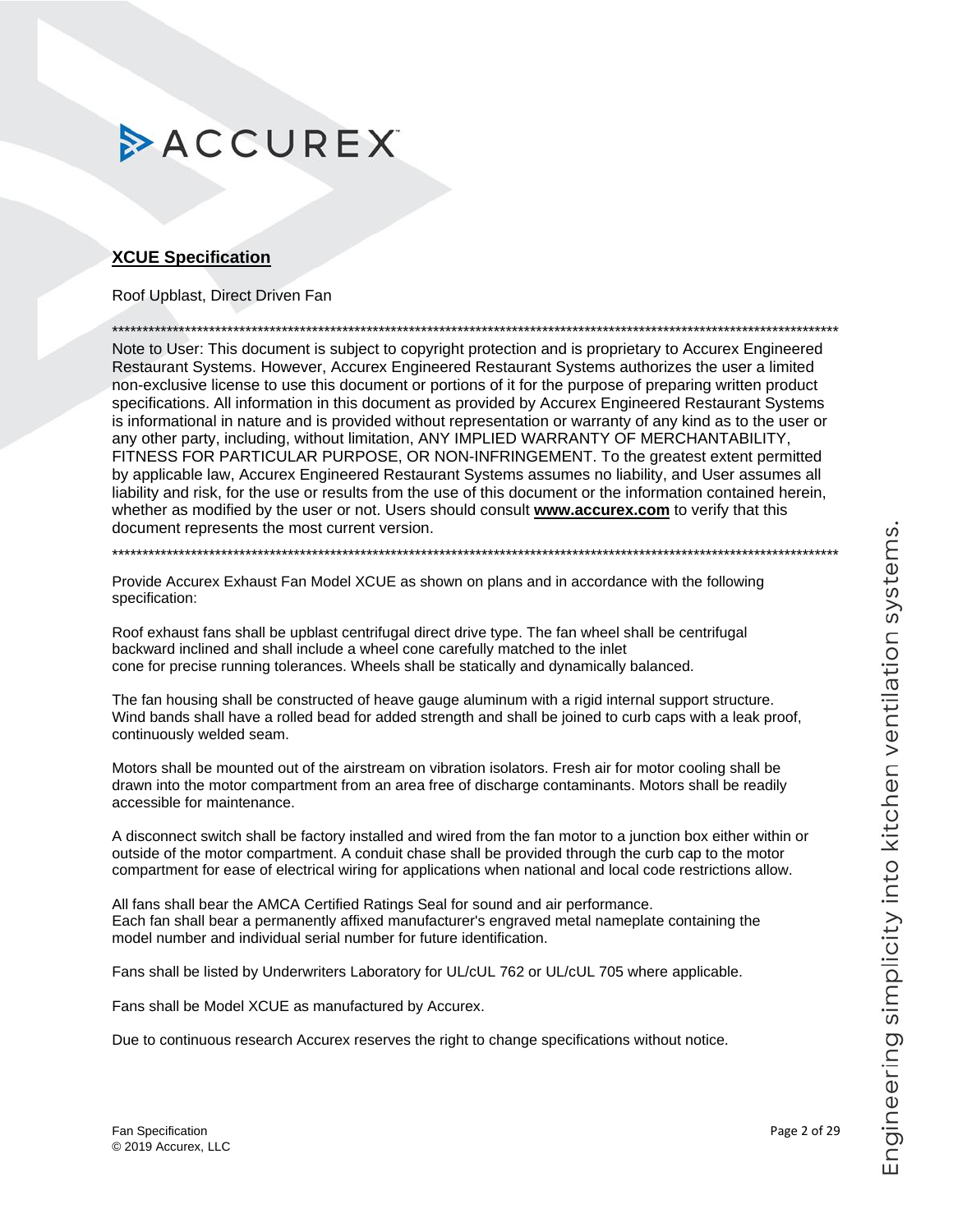### <span id="page-2-0"></span>**XCUBE Specification**

### Roof Upblast, Belt Driven Fan

Note to User: This document is subject to copyright protection and is proprietary to Accurex Engineered Restaurant Systems. However, Accurex Engineered Restaurant Systems authorizes the user a limited non-exclusive license to use this document or portions of it for the purpose of preparing written product specifications. All information in this document as provided by Accurex Engineered Restaurant Systems is informational in nature and is provided without representation or warranty of any kind as to the user or any other party, including, without limitation, ANY IMPLIED WARRANTY OF MERCHANTABILITY, FITNESS FOR PARTICULAR PURPOSE, OR NON-INFRINGEMENT. To the greatest extent permitted by applicable law, Accurex Engineered Restaurant Systems assumes no liability, and User assumes all liability and risk, for the use or results from the use of this document or the information contained herein, whether as modified by the user or not. Users should consult www.accurex.com to verify that this document represents the most current version.

Provide Accurex Exhaust Fan Model XCUBE as shown on plans and in accordance with the following specification.

Roof exhaust fans shall be upblast centrifugal direct drive type. The fan wheel shall be centrifugal backward inclined, constructed of aluminum and shall include a wheel cone carefully matched to the inlet cone for precise running tolerances. Wheels shall be statically and dynamically balanced. The fan housing shall be constructed of heavy gauge aluminum with a rigid internal support structure. Wind bands shall have a rolled bead for added strength and shall be joined to curb caps with a leak proof, continuously welded seam.

Motors shall be heavy duty ball bearing type, carefully matched to the fan load, and furnished at the specified voltage, phase and enclosure. Motors and drives shall be mounted on vibration isolators, out of the airstream. Fresh air for motor cooling shall be drawn into the motor compartment from an area free of discharge contaminants. Motors shall be readily accessible for maintenance. Drive frame assemblies shall be constructed of heavy gauge steel and mounted on vibration isolators.

Precision ground and polished fan shafts shall be mounted in permanently sealed, lubricated pillow block ball bearings. Bearings shall be selected for a minimum (L10) life in excess of 100,000 hours at maximum cataloged operating speed. Drives shall be sized for a minimum of 150% of driven horsepower. Pulleys shall be of the fully machined cast iron type, keyed and securely attached to the wheel and motor shafts.

Motor pulleys shall be adjustable for final system balancing. A disconnect switch shall be factory installed and wired from the fan motor to a junction box installed either within or outside of within the motor compartment. A conduit chase shall be provided through the curb cap to the motor compartment for ease of electrical wiring for applications when national and local code restrictions allow.

All fans shall bear the AMCA Certified Ratings Seal for sound and air performance.

Each fan shall bear a permanently affixed manufacturer's engraved metal nameplate containing the model number and individual serial number for future identification.

Fans shall be listed by Underwriters Laboratory for UL/cUL 762 or UL/cUL 705 where applicable.

Fan Specification © 2019 Accurex, LLC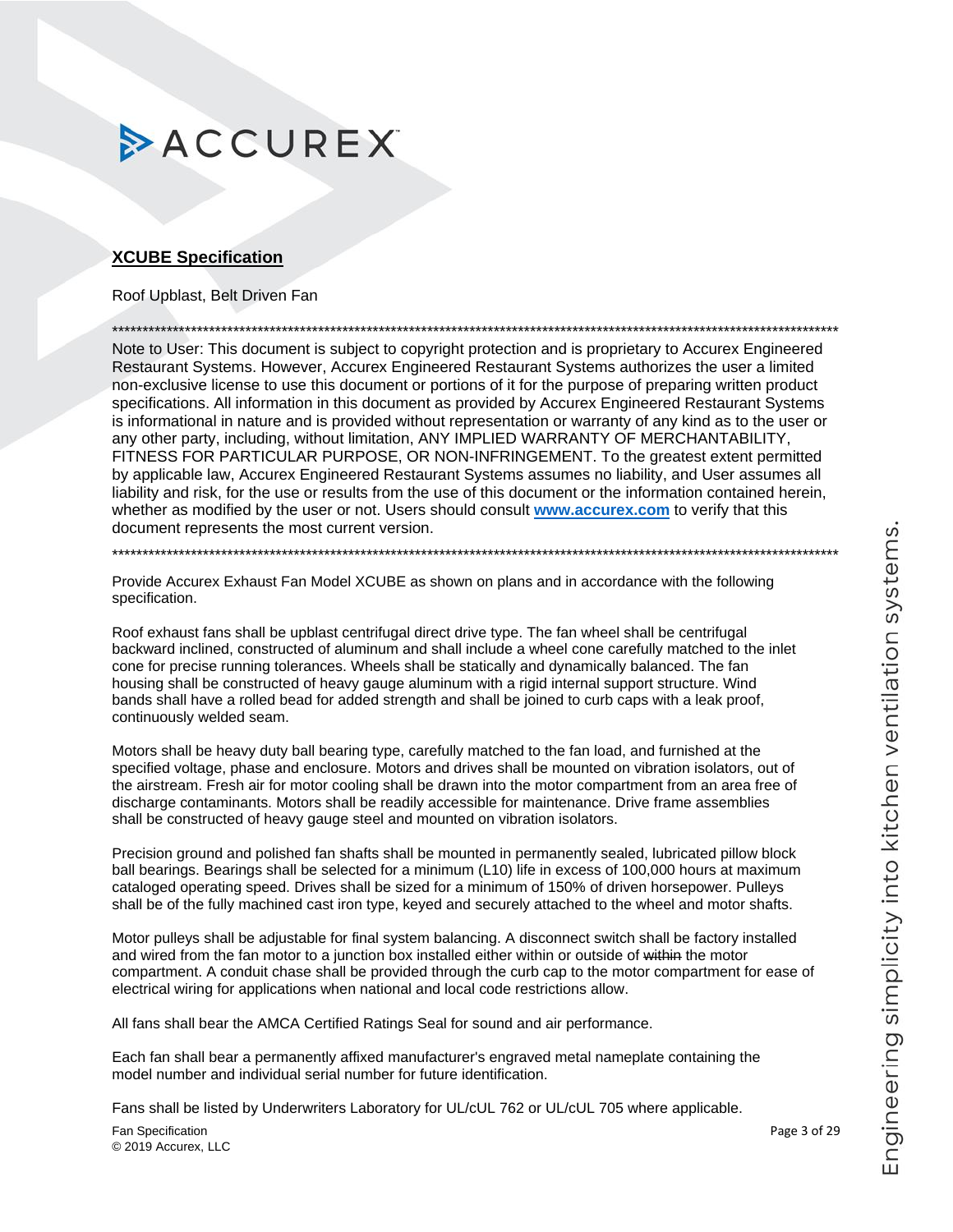

<span id="page-3-0"></span>Fans shall be Model XCUBE as manufactured by Accurex. Due to continuous research Accurex reserves the right to change specifications without notice.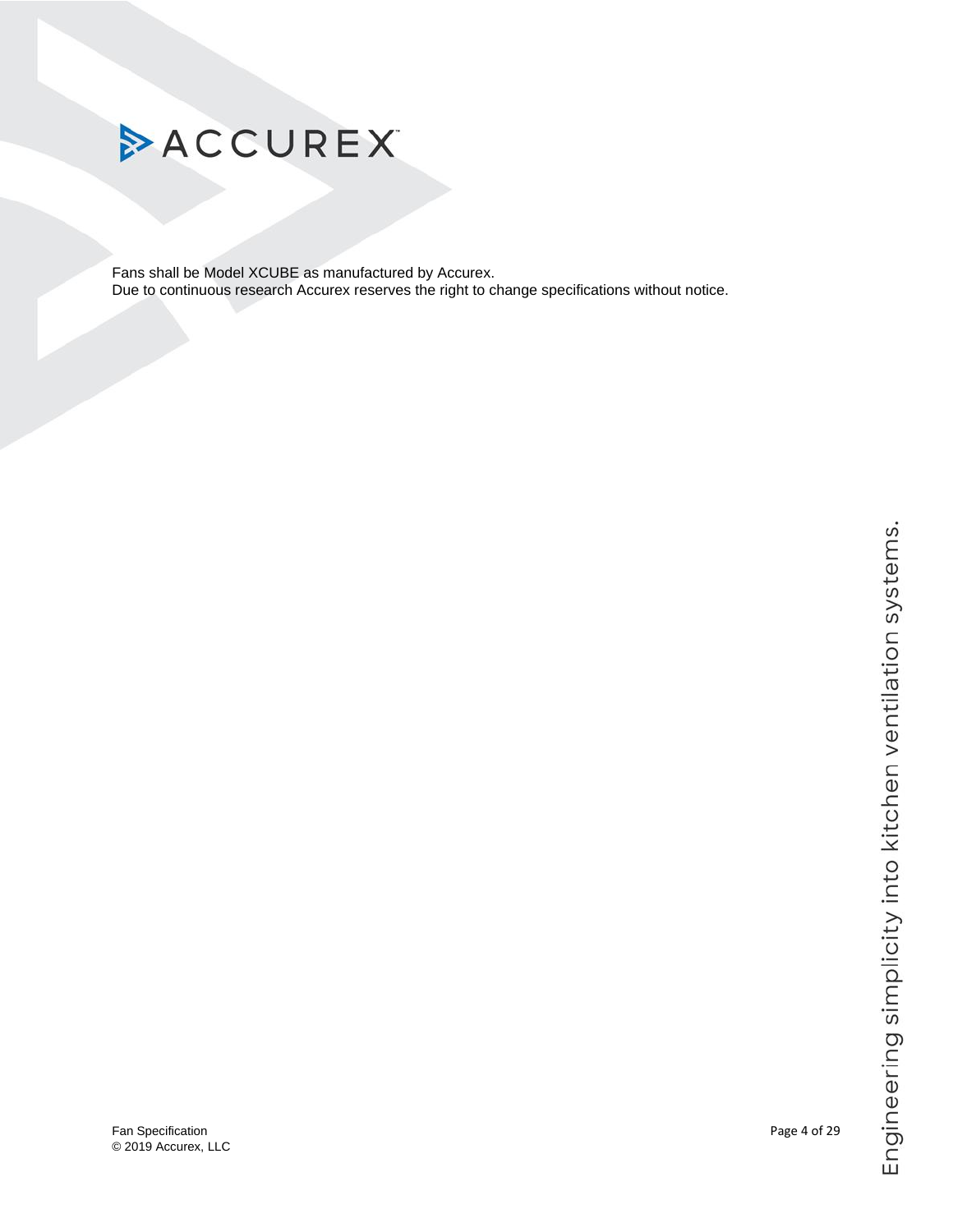### **XRUD Specification**

### Roof Upblast, Direct Driven Fan

Note to User: This document is subject to copyright protection and is proprietary to Accurex Engineered Restaurant Systems. However, Accurex Engineered Restaurant Systems authorizes the user a limited non-exclusive license to use this document or portions of it for the purpose of preparing written product specifications. All information in this document as provided by Accurex Engineered Restaurant Systems is informational in nature and is provided without representation or warranty of any kind as to the user or any other party, including, without limitation, ANY IMPLIED WARRANTY OF MERCHANTABILITY, FITNESS FOR PARTICULAR PURPOSE, OR NON-INFRINGEMENT. To the greatest extent permitted by applicable law, Accurex Engineered Restaurant Systems assumes no liability, and User assumes all liability and risk, for the use or results from the use of this document or the information contained herein, whether as modified by the user or not. Users should consult www.accurex.com to verify that this document represents the most current version.

Provide Accurex Exhaust Fan Model XRUD as shown on plans and in accordance with the following specification:

Roof exhaust fans shall be upblast centrifugal direct drive type. The fan wheel shall be centrifugal backward inclined, constructed of aluminum and shall include a wheel cone carefully matched to the inlet cone for precise running tolerances. Wheels shall be statically and dynamically balanced.

The fan housing shall be constructed of heave gauge galvanized and aluminum components with a rigid internal support structure. Wind bands shall have a rolled bead for added strength and shall be joined to curb caps with a leak proof, continuously welded seam.

Motors shall be mounted out of the airstream on vibration isolators. Fresh air for motor cooling shall be drawn into the motor compartment from an area free of discharge contaminants. Motors shall be readily accessible for maintenance.

A disconnect switch shall be factory installed and wired from the fan motor to a junction box either within or outside of the motor compartment. A conduit chase shall be provided through the curb cap to the motor compartment for ease of electrical wiring for applications when national and local code restrictions allow.

All fans shall bear the AMCA Certified Ratings Seal for sound and air performance. Each fan shall bear a permanently affixed manufacturer's engraved metal nameplate containing the model number and individual serial number for future identification.

Fans shall be listed by Underwriters Laboratory for UL/cUL 762 or UL/cUL 705 where applicable.

Fans shall be Model XRUD as manufactured by Accurex.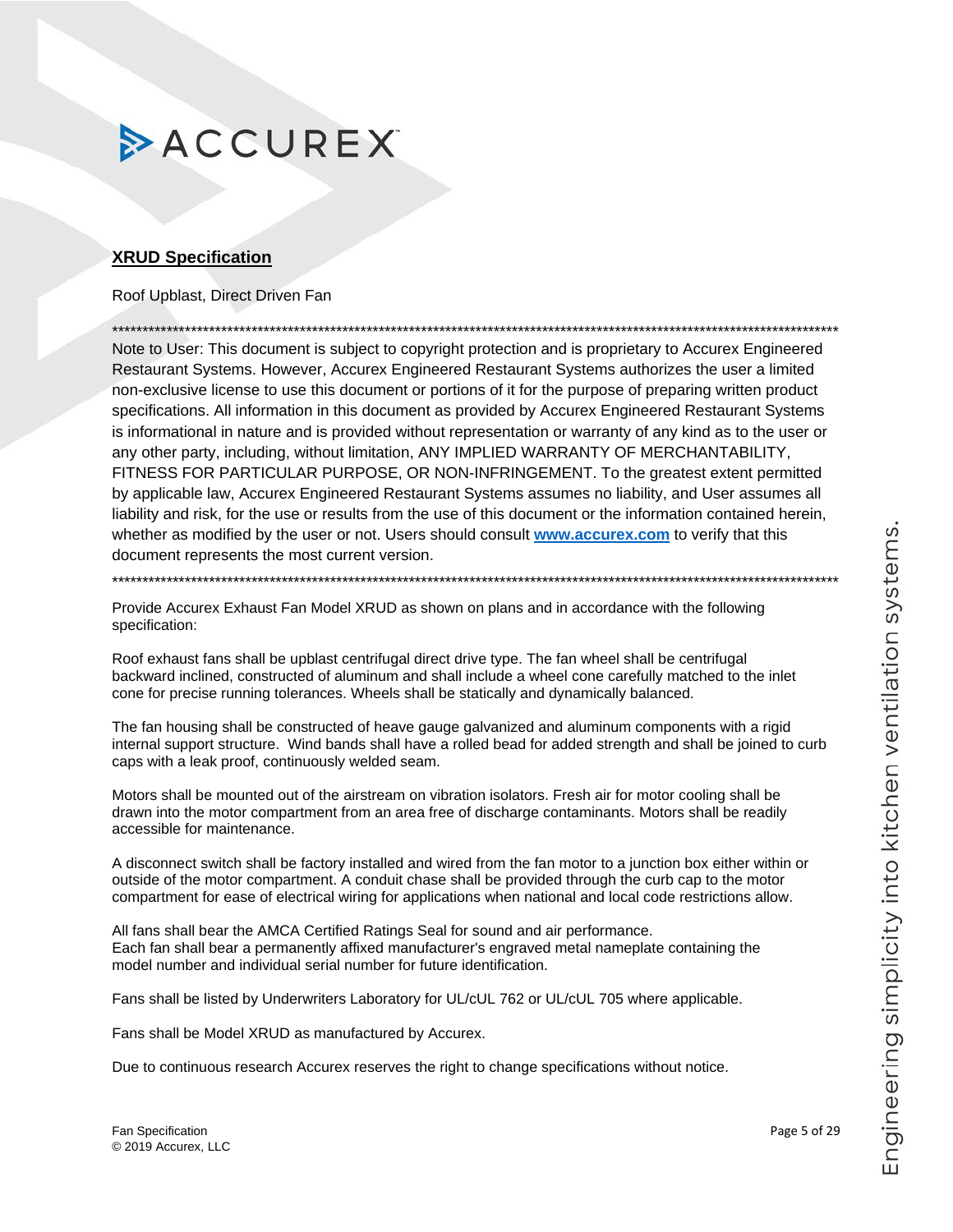### <span id="page-5-0"></span>**XRUBS Specification**

Roof Upblast, Belt Driven Grease Fan

Note to User: This document is subject to copyright protection and is proprietary to Accurex Engineered Restaurant Systems. However, Accurex Engineered Restaurant Systems authorizes the user a limited non-exclusive license to use this document or portions of it for the purpose of preparing written product specifications. All information in this document as provided by Accurex Engineered Restaurant Systems is informational in nature and is provided without representation or warranty of any kind as to the user or any other party, including, without limitation, ANY IMPLIED WARRANTY OF MERCHANTABILITY, FITNESS FOR PARTICULAR PURPOSE, OR NON-INFRINGEMENT. To the greatest extent permitted by applicable law, Accurex Engineered Restaurant Systems assumes no liability, and User assumes all liability and risk, for the use or results from the use of this document or the information contained herein, whether as modified by the user or not. Users should consult www.accurex.com to verify that this document represents the most current version.

Provide Accurex Exhaust Fan Model XRUBS as shown on plans and in accordance with the following specification:

Spun steel exhaust fans shall be centrifugal belt driven type. Fan wheel shall be centrifugal backward inclined type. The wheel shall be constructed of steel and coated with a nonstick coating similar to Teflon™ as manufactured by DuPont. Wheel shall include a wheel cone carefully matched to the inlet cone for precise running tolerances. Wheels shall be statically and dynamically balanced.

The fan housing shall be constructed of 16 gauge galvaneal steel with a rigid internal support structure and shall be leak proof. The fan housing shall be constructed with a one-piece wind band with an integral rolled bead for added strength and shall be joined to the curb cap with a continuous robotically welded seam. Fan's wind band shall have a Clean Out Port, consisting of a 4-inch diameter hole on the outside of the fan's wind band with a grease repellent compression rubber fit, allowing access to entire wheel for cleaning.

Motors shall be heavy duty ball bearing type, carefully matched to the fan load, and furnished at the specified voltage, phase and enclosure. Drive frame assembly shall be constructed of heavy gauge galvanized steel. Motors and drives shall be mounted on heavy duty true vibration isolators, out of the airstream. Fresh air for motor cooling shall be drawn into the motor compartment through a ten square inch tube free of discharge contaminants. Motors and drives shall be readily accessible for maintenance. Precision ground and polished 1-inch minimum diameter fan shafts shall be mounted in cast pillow block lubricatable ball bearings. Bearings shall be selected for a minimum L10 life in excess of 100,000 hours (L50 life of 500,000 hours) at maximum cataloged operating speed. Dual drives shall be sized for a minimum of 150% of driven horsepower. Pulleys shall be of the cast type, keyed and securely attached to the wheel and motor shafts. Motor pulleys shall be adjustable for final system balancing. All fans shall have a dual belt and pulley system. A NEMA-3R disconnect switch shall be factory installed and wired from the fan motor to a junction box installed outside the motor compartment.

Hinge kit shall be factory mounted to a separate base and constructed of heavy gauge hinges and shall include hold open cables.

Fan Specification © 2019 Accurex, LLC Page 6 of 29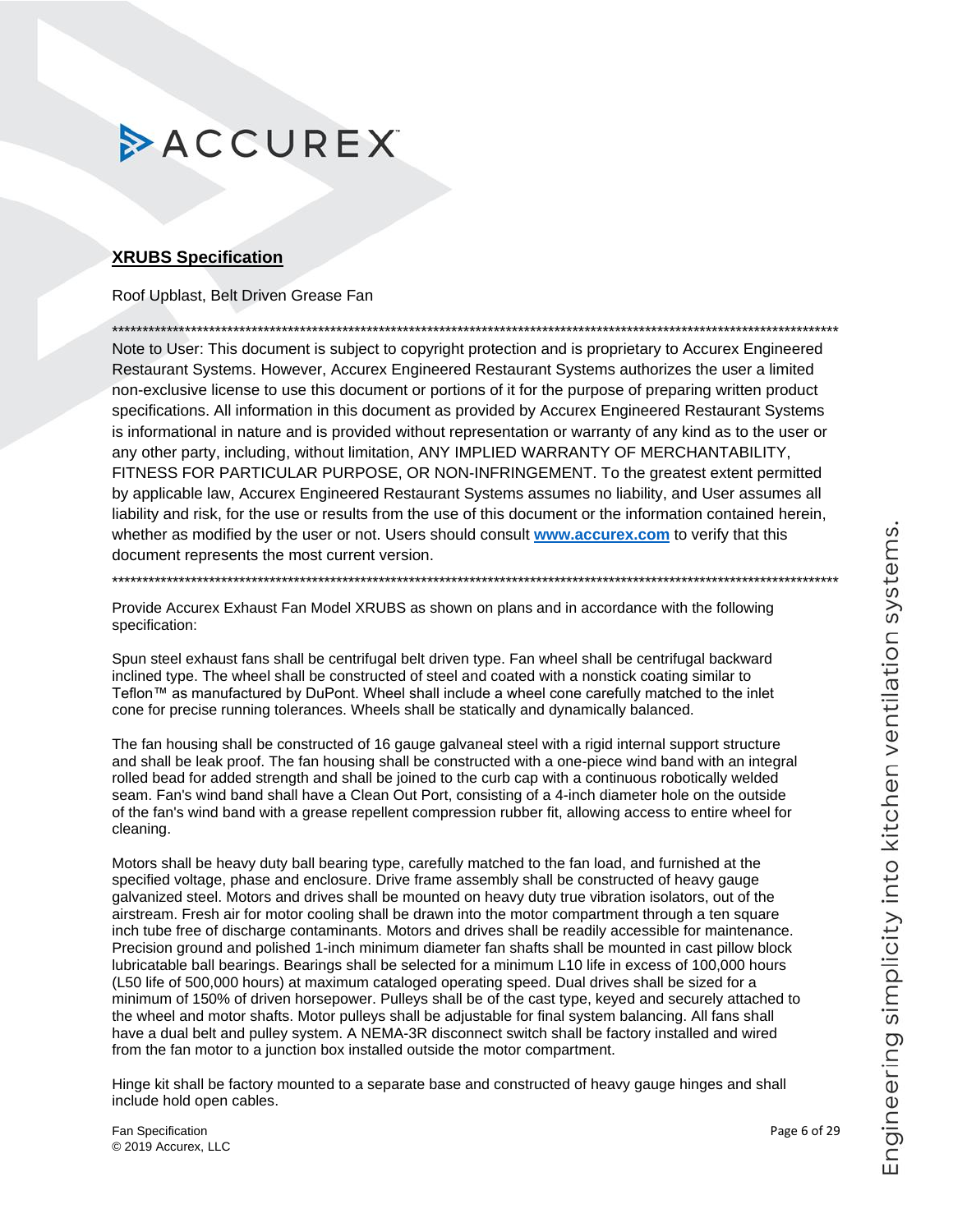# Engineering simplicity into kitchen ventilation systems.

# ACCUREX

Grease Trap shall include the drain connection. The unit shall collect grease and water from the fan and extract the grease from the water for ease of grease disposal.

All fans shall bear the AMCA Certified Ratings Seal for sound and air performance.

Each fan shall bear a permanently affixed manufacturer's engraved metal nameplate containing the model number and individual serial number for future identification.

Fans shall be listed by Underwriters Laboratory for UL/cUL 762 Listed for all electrical components and grease removal.

<span id="page-6-0"></span>Fans shall be Model XRUBS as manufactured by Accurex.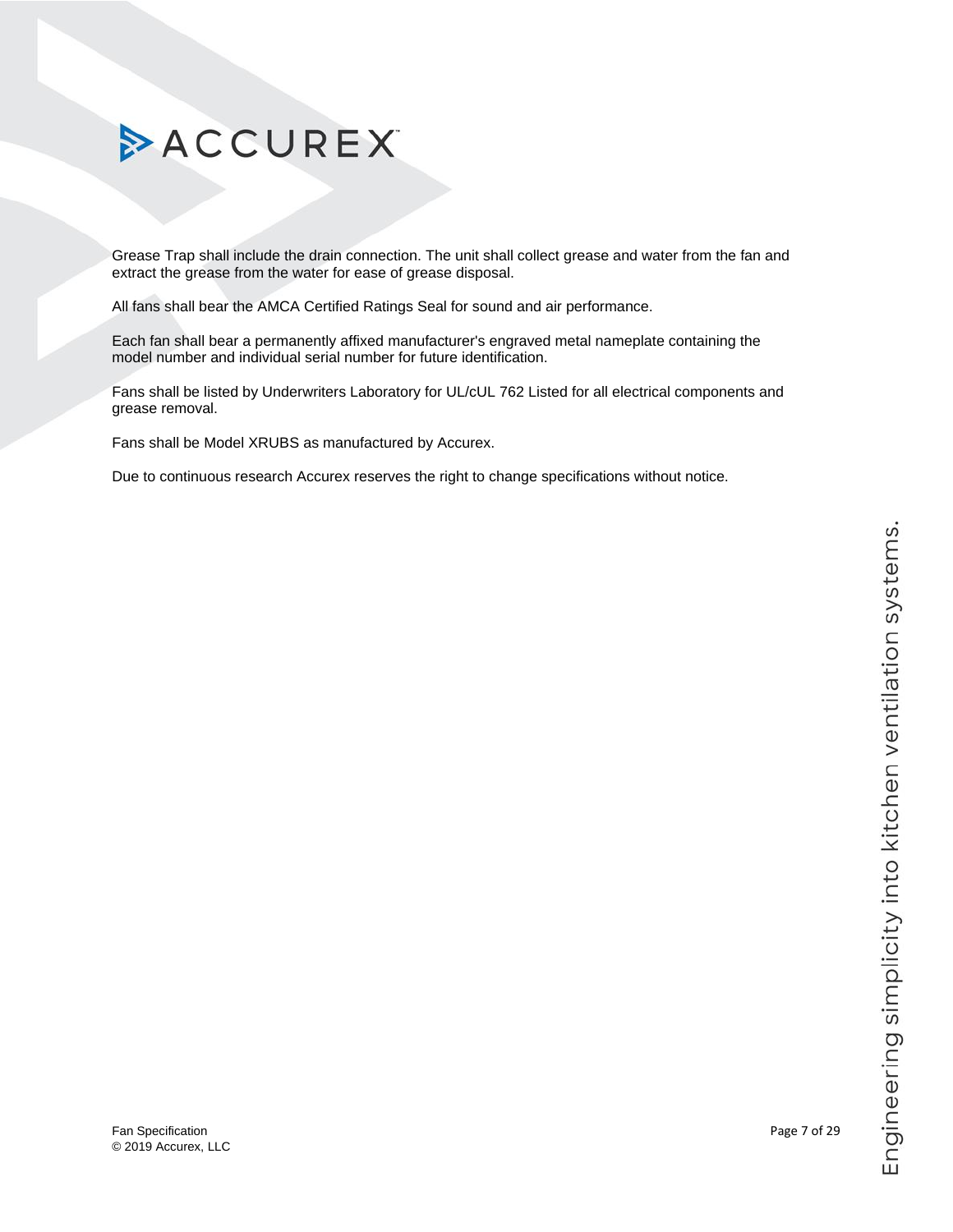### **XTIF Specification**

Duct Mounted, Belt Driven Inline Fan

Note to User: This document is subject to copyright protection and is proprietary to Accurex Engineered Restaurant Systems. However, Accurex Engineered Restaurant Systems authorizes the user a limited non-exclusive license to use this document or portions of it for the purpose of preparing written product specifications. All information in this document as provided by Accurex Engineered Restaurant Systems is informational in nature and is provided without representation or warranty of any kind as to the user or any other party, including, without limitation, ANY IMPLIED WARRANTY OF MERCHANTABILITY, FITNESS FOR PARTICULAR PURPOSE, OR NON-INFRINGEMENT. To the greatest extent permitted by applicable law, Accurex Engineered Restaurant Systems assumes no liability, and User assumes all liability and risk, for the use or results from the use of this document or the information contained herein, whether as modified by the user or not. Users should consult www.accurex.com to verify that this document represents the most current version.

Provide Accurex Exhaust Fan Model XTIF as shown on plans and in accordance with the following specification:

Commercial tubular centrifugal in-line fans shall be the belt driven type with the wheel secured to the fan shaft. Fans selected shall be capable of accommodating static pressure and flow variations of +/-15% of scheduled values. Fans are to be equipped with lifting lugs. Fan housing to be aerodynamically designed with punched inlet and outlet flanges for ductwork connection on inline fans. Fan housing shall be constructed of rolled steel with a continuous seam weld. Housing and bearing support shall be constructed of welded structural steel members to prevent vibration and rigidly support the shaft and bearings. Either an OSHA compliant weatherhood, or an OSHA compliant belt guard shall be included to completely cover the motor pulley and belt(s).

The fan wheel shall be of the non-overloading backward inclined centrifugal type. Wheels shall be statically and dynamically balanced to balance grade G6.3 per ANSI S2.19. Wheel shall be constructed with half-welded and half-riveted aluminum or completely welded aluminum. The wheel and fan inlet shall be carefully matched and shall have precise running tolerances for maximum performance and operating efficiency.

Motors shall meet or exceed EPACT (Energy Policy ACT) efficiencies. Motors to be NEMA T-frame, 1800 or 3600 RPM, Open Drip Proof (ODP) or Totally Enclosed Fan Cooled (TEFC) with a 1.15 service factor. Drive belts and sheaves shall be sized for 150% of the fan operating brake horsepower, and shall be readily and easily accessible for service, if required. Fan shaft to be turned and polished steel that is sized so the first critical speed is at least 25% over the maximum operating speed for each pressure class. Fan shaft bearings shall be Air Handling Quality, bearings shall be heavy-duty grease lubricated, self-aligning or roller pillow block type. Bearings shall be 100% tested for noise and vibration by the manufacturer. Bearings shall be 100% tested to insure the inner race diameter is within tolerance to prevent vibration. Bearings shall be selected for a basic rating fatigue life (L-10) of 80,000 hours at maximum operating speed for each pressure class [Average Life or (L-50) of 400,000 hours]. Bearings shall be fixed to the fan shaft using concentric mounting locking collars, which reduce vibration, increase service life, and improve serviceability. Bearings shall have extended lube lines with Zerk fittings to allow for lubrication.

Fan Specification © 2019 Accurex, LLC Page 8 of 29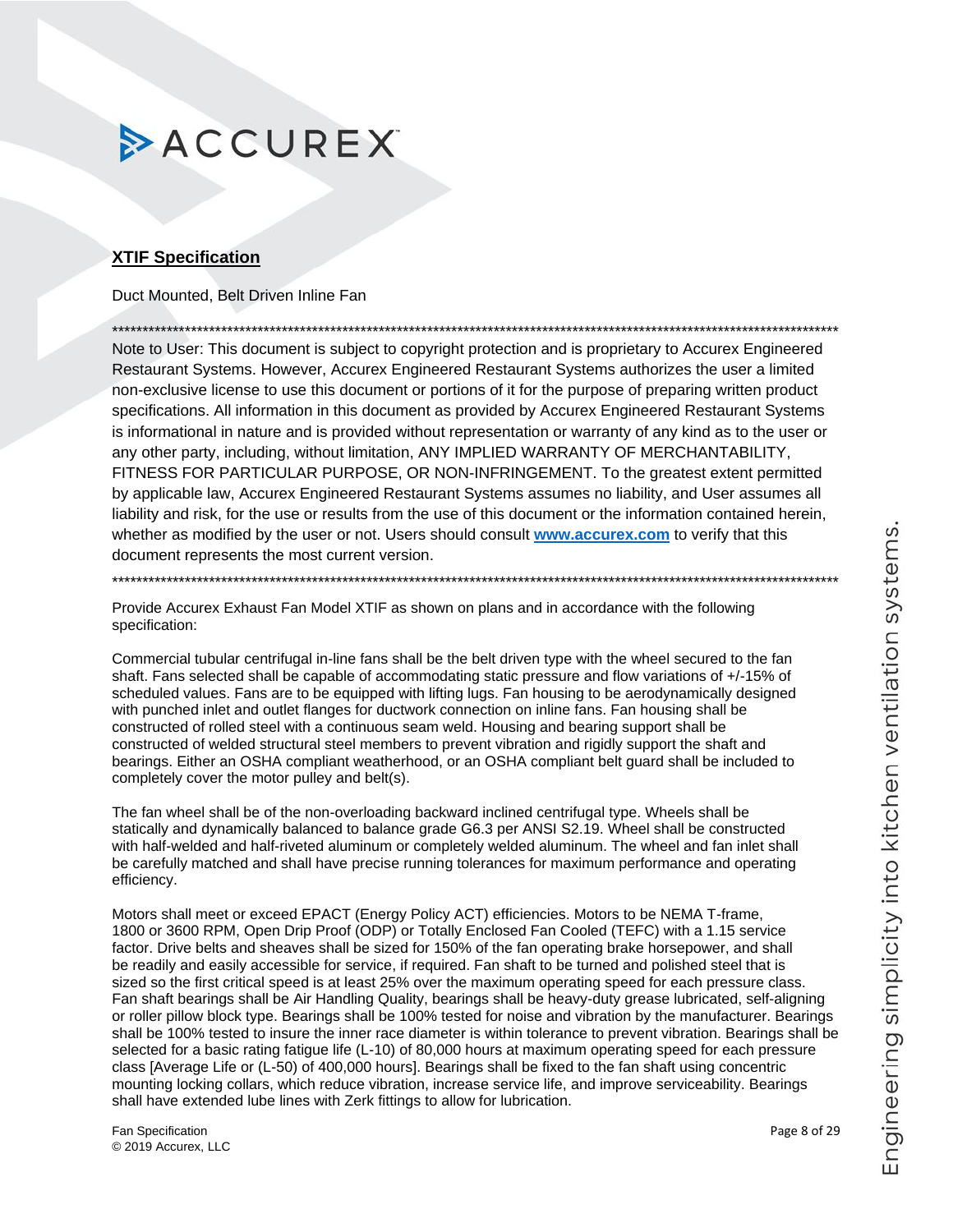# Engineering simplicity into kitchen ventilation systems.

# ACCUREX

Fan shall be coated with a minimum of 2-4 mils of Permatector (Polyester Urethane), electrostatically applied and baked.

All fans shall bear the AMCA Certified Ratings Seal for sound and air performance.

Each fan shall bear a permanently affixed manufacturer's engraved metal nameplate containing the model number and individual serial number for future identification.

Fans shall be listed by Underwriters Laboratory for UL/cUL 762 Listed for all electrical components and grease removal.

Fans shall be Model XTIF as manufactured by Accurex.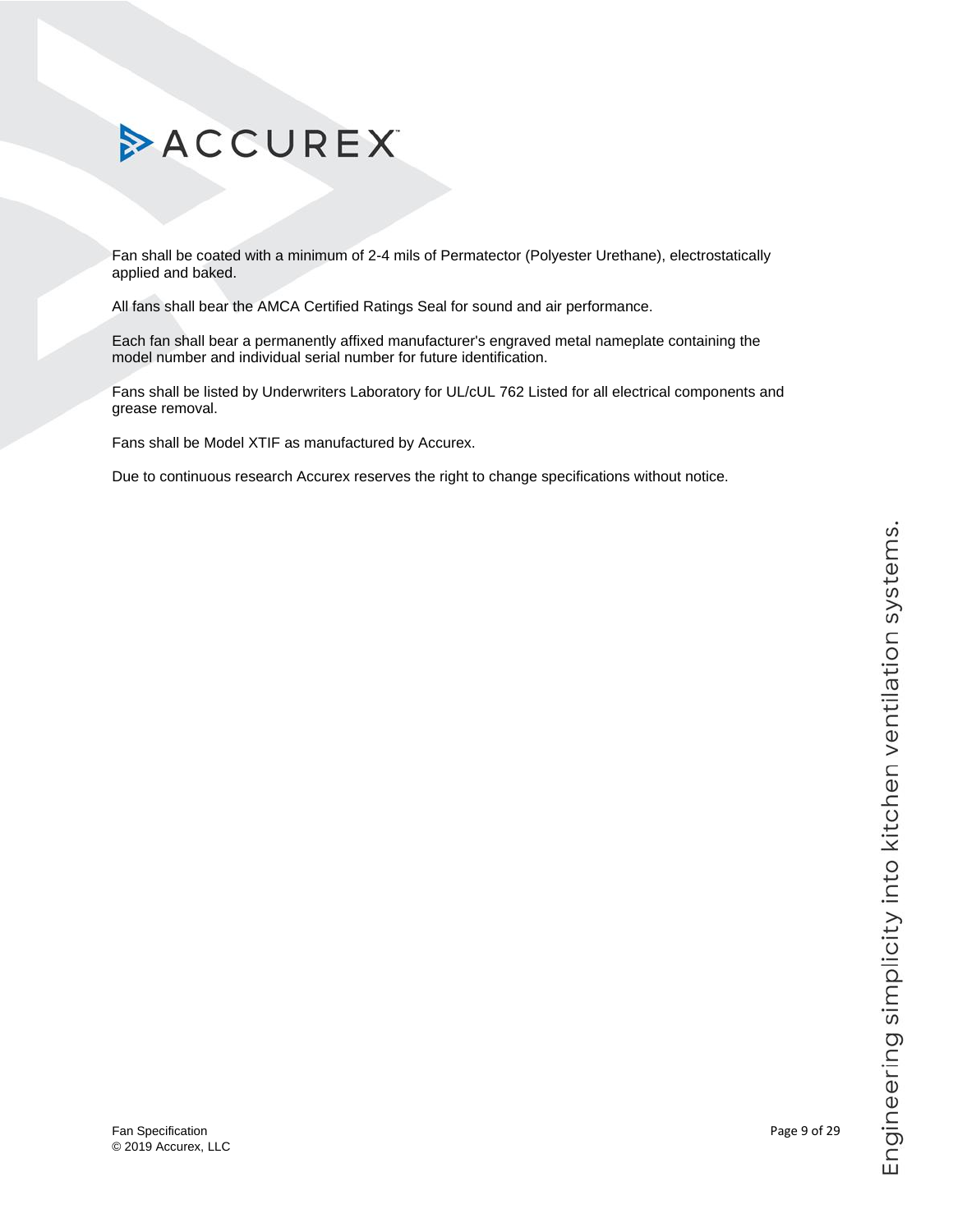### <span id="page-9-0"></span>**XQEI Specification**

Belt Drive, Mixed Flow Inline Fan

Note to User: This document is subject to copyright protection and is proprietary to Accurex Engineered Restaurant Systems. However, Accurex Engineered Restaurant Systems authorizes the user a limited non-exclusive license to use this document or portions of it for the purpose of preparing written product specifications. All information in this document as provided by Accurex Engineered Restaurant Systems is informational in nature and is provided without representation or warranty of any kind as to the user or any other party, including, without limitation, ANY IMPLIED WARRANTY OF MERCHANTABILITY, FITNESS FOR PARTICULAR PURPOSE, OR NON-INFRINGEMENT. To the greatest extent permitted by applicable law, Accurex Engineered Restaurant Systems assumes no liability, and User assumes all liability and risk, for the use or results from the use of this document or the information contained herein, whether as modified by the user or not. Users should consult www.accurex.com to verify that this document represents the most current version.

Provide Accurex Exhaust Fan Model XQEI as shown on plans and in accordance with the following specification:

Each fan shall be belt drive in AMCA arrangement 9.

Tubular fan housing, mixed flow wheel and bearing support shall be constructed of welded steel members to prevent vibration and rigidly support the shaft and bearings. All mixed flow fan housings shall include welded steel vanes to straighten airflow prior to exiting the fan discharge. Fans are to be equipped with; lifting lugs, an access door for impeller inspection and service, 1 inch drain connection, and OSHA compliant motor cover that also completely covers the motor pulley and belt(s).

Fan impeller shall be mixed flow design. The impeller shall be electronically balanced both statically and dynamically to balance grade G6.3 per ANSI S2.19.

Tubular fan housing and mixed flow wheel shall be completely welded and coated with a minimum of 2-4 mils of Permatector (Polyester Urethane), electrostatically applied and baked. Finish color shall be RAL 7023, concrete grey. No uncoated metal fan parts will be allowed.

Motors shall meet or exceed EISA (Energy Independence and Security Act) efficiencies. Motors to be NEMA T-frame, 1800 or 3600 RPM, Open Drip Proof (ODP) with a 1.15 service factor. Drive belts and sheaves shall be sized for 150% of the fan operating brake horsepower, and shall be readily and easily accessible for service, if required.

Fan shaft to be turned and polished steel that is sized so the first critical speed is at least 25% over the maximum operating speed for each pressure class.

Fan shaft bearings shall be Air Handling Quality, bearings shall be heavy-duty grease lubricated, self-aligning or roller pillow block type. Bearings shall be selected for a basic rating fatigue life (L-10) of 120,000 hours at maximum operating speed for each pressure class {Average Life or (L-50) of 600,000 hours}. Bearings shall be fixed to the fan shaft using concentric mounting locking collars,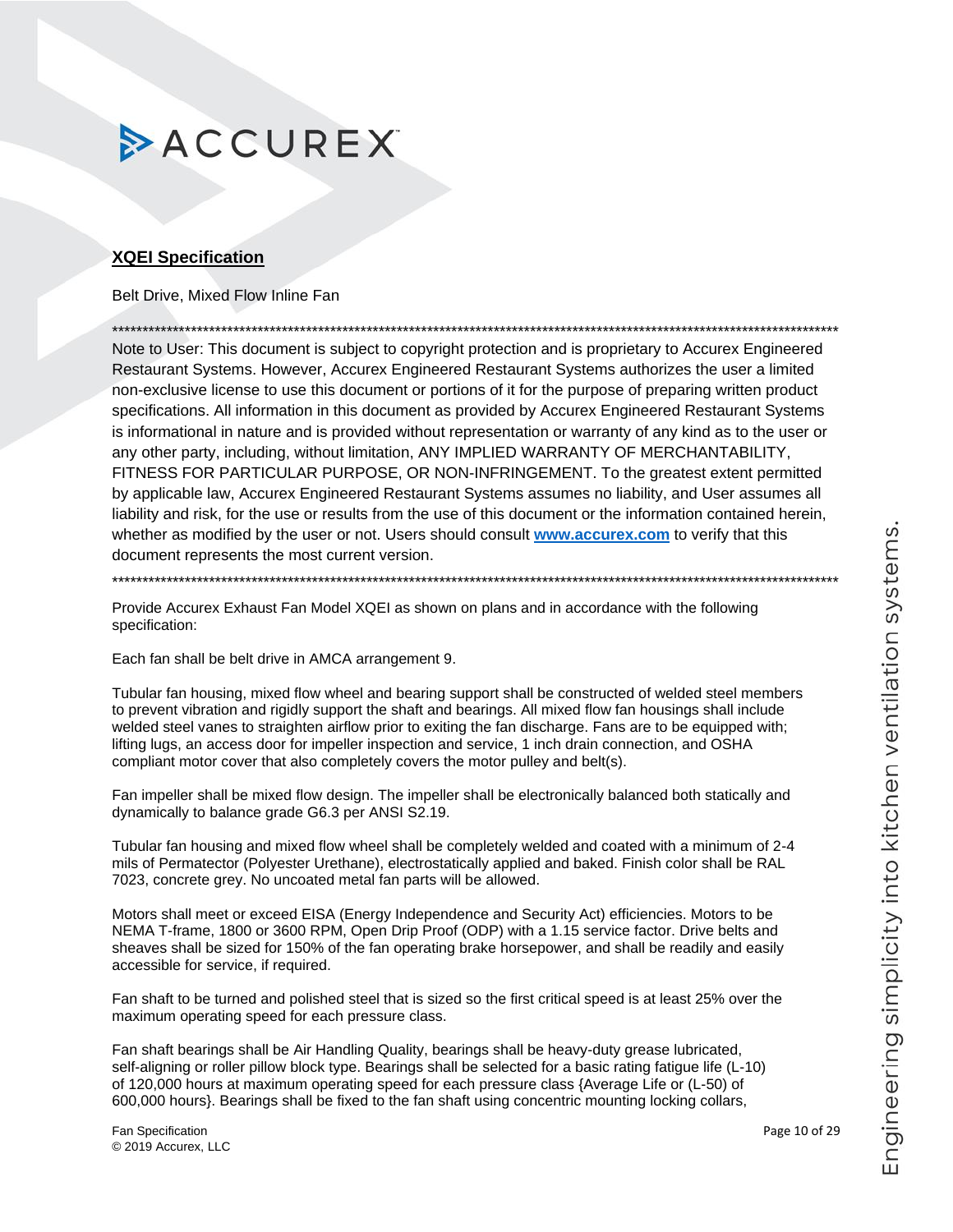# Engineering simplicity into kitchen ventilation systems.

# ACCUREX

which reduce vibration, increase service life, and improve serviceability. Bearings that use set screws shall not be allowed. Bearings shall have extended lube lines with Zerk fittings to allow for lubrication.

All fans shall bear the AMCA Certified Ratings Seal for sound and air performance.

Each fan shall bear a permanently affixed manufacturer's engraved metal nameplate containing the model number and individual serial number for future identification.

Fans shall be listed by Underwriters Laboratory for UL/cUL 762 Listed for all electrical components and grease removal.

Fans shall be Model XQEI as manufactured by Accurex.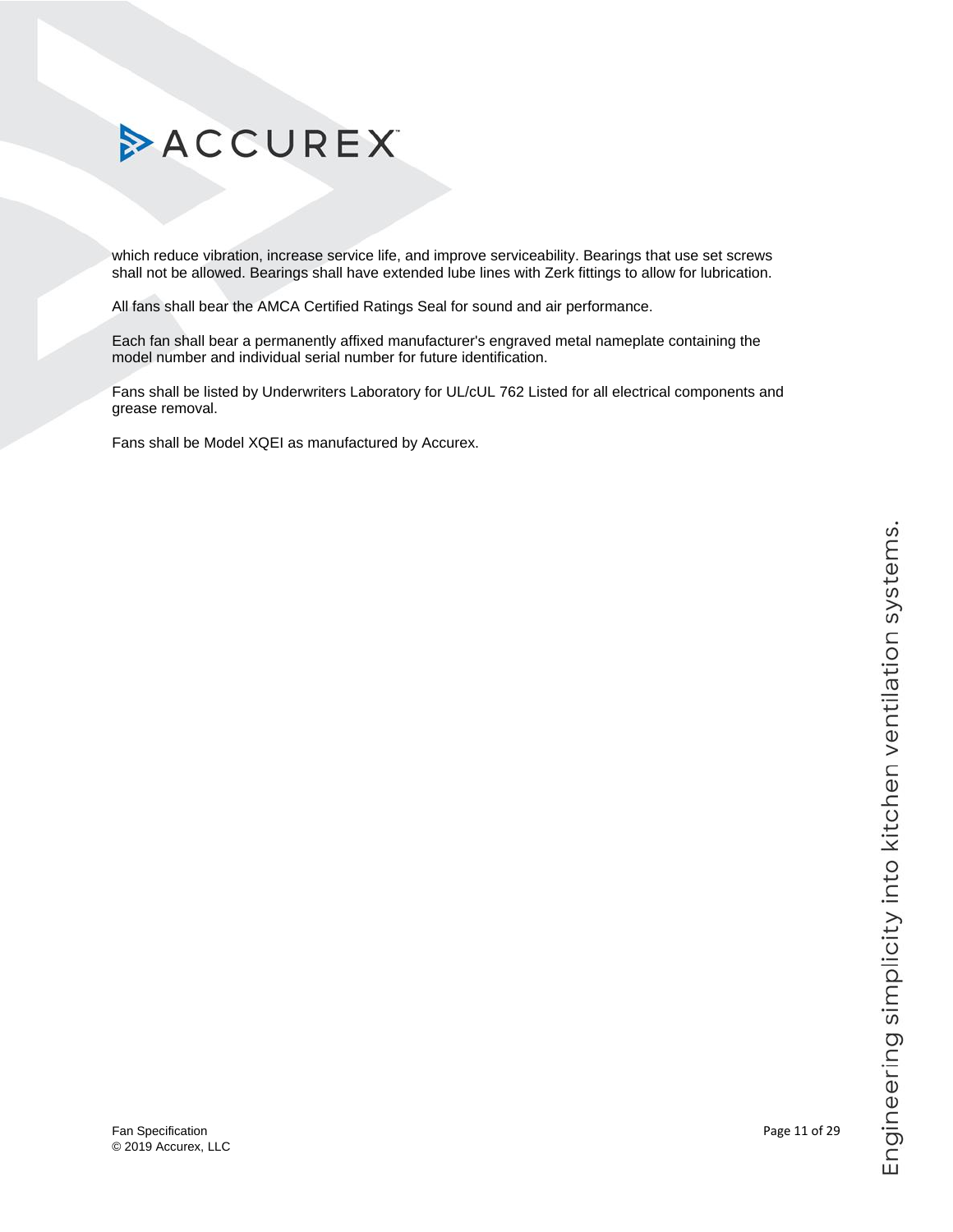### <span id="page-11-0"></span>**XUEB Specification**

Backward-Inclined, Belt Driven Utility Fan

Note to User: This document is subject to copyright protection and is proprietary to Accurex Engineered Restaurant Systems. However, Accurex Engineered Restaurant Systems authorizes the user a limited non-exclusive license to use this document or portions of it for the purpose of preparing written product specifications. All information in this document as provided by Accurex Engineered Restaurant Systems is informational in nature and is provided without representation or warranty of any kind as to the user or any other party, including, without limitation, ANY IMPLIED WARRANTY OF MERCHANTABILITY, FITNESS FOR PARTICULAR PURPOSE, OR NON-INFRINGEMENT. To the greatest extent permitted by applicable law, Accurex Engineered Restaurant Systems assumes no liability, and User assumes all liability and risk, for the use or results from the use of this document or the information contained herein, whether as modified by the user or not. Users should consult www.accurex.com to verify that this document represents the most current version.

Provide Accurex Fan Model XUEB as shown on plans and in accordance with the following specification:

Supply, exhaust and return air fans shall be of the belt driven utility fan type in AMCA Arrangement 10 with a single width, single inlet housing, in CW or CCW rotation as specified.

The housing shall be constructed of heavy gauge steel with air tight lock formed seams; galvanized steel on Series 100, painted steel on Series 200 or aluminum optional. The housing shall be field rotatable to any of the eight standard discharge positions. Housing and bearing supports shall be constructed of welded steel members to prevent vibration and to rigidly support the shaft and bearings.

The fan wheel shall be of the non-overloading backward inclined, centrifugal fan type and constructed of heavy gauge steel for the Series 200 (except sizes 206 to 210 have aluminum) and aluminum for the Series 100. Wheels shall be statically and dynamically balanced. The wheel cone and fan inlet cone shall be carefully matched for maximum performance and operating efficiency.

Motors shall be heavy duty, ball bearing type matched to the fan load and furnished at the specified voltage, phase and enclosure.

The fan shaft shall be ground and polished solid steel mounted in heavy duty, permanently sealed, pillow block ball bearings. Bearings shall be selected for a minimum L10 life in excess of 100,000 hours (L50 average life of 500, 000 hours) at maximum cataloged operating speed. Drives shall be sized for a minimum of 150% of driven horsepower. Pulleys shall be of the fully machined cast iron type, keyed and securely attached to the wheel and motor shafts. The motor pulley shall be adjustable for final system balancing.

All fans shall bear the AMCA Certified Ratings Seal for sound and air performance.

Each fan shall bear a permanently affixed manufacturer's engraved metal nameplate containing the model number and individual serial number for future identification.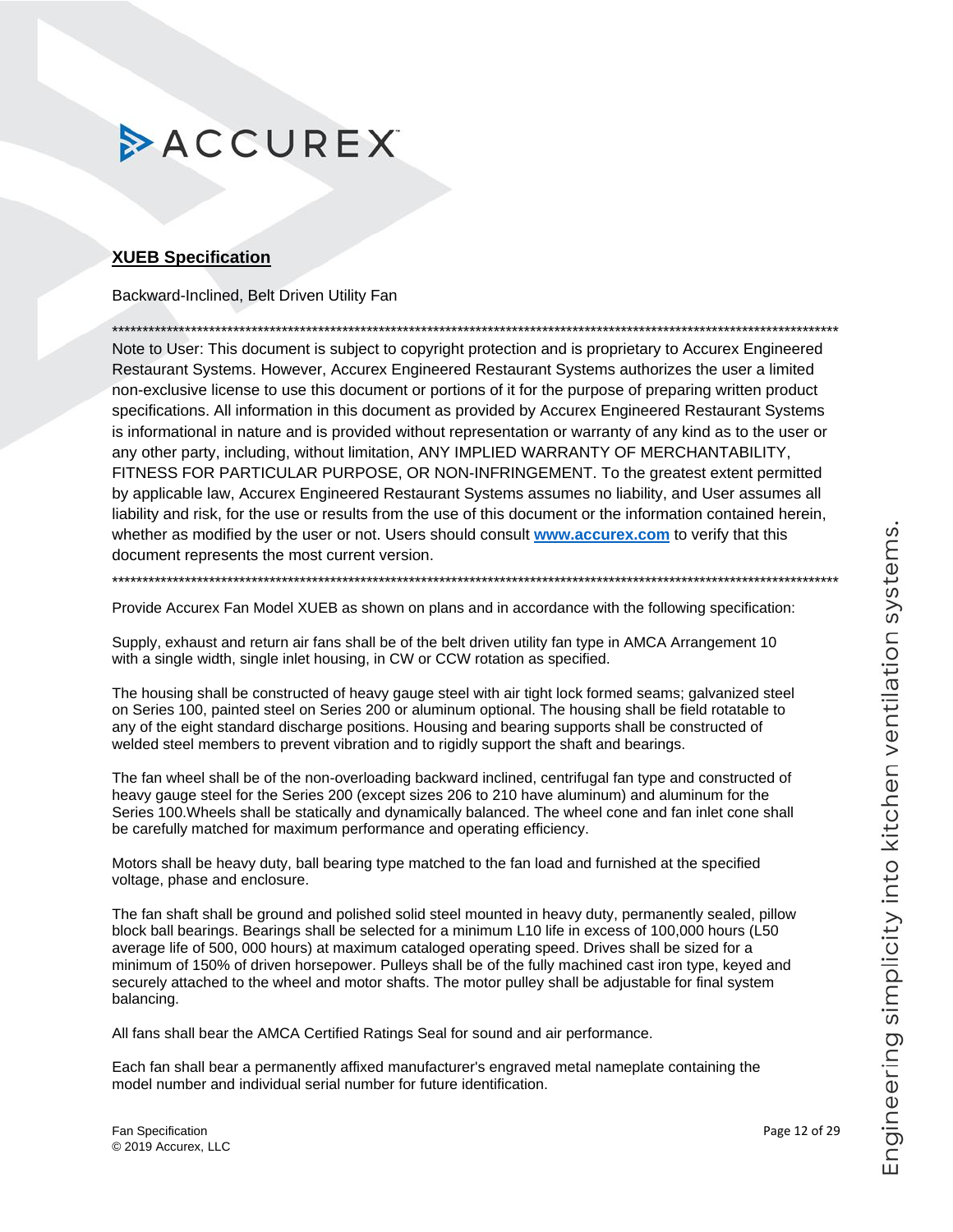Fans shall be listed by Underwriters Laboratory for UL/cUL 762 Listed for all electrical components and grease removal.

Utility fans shall be Model XUEB (with backward inclined wheels) as manufactured by Accurex.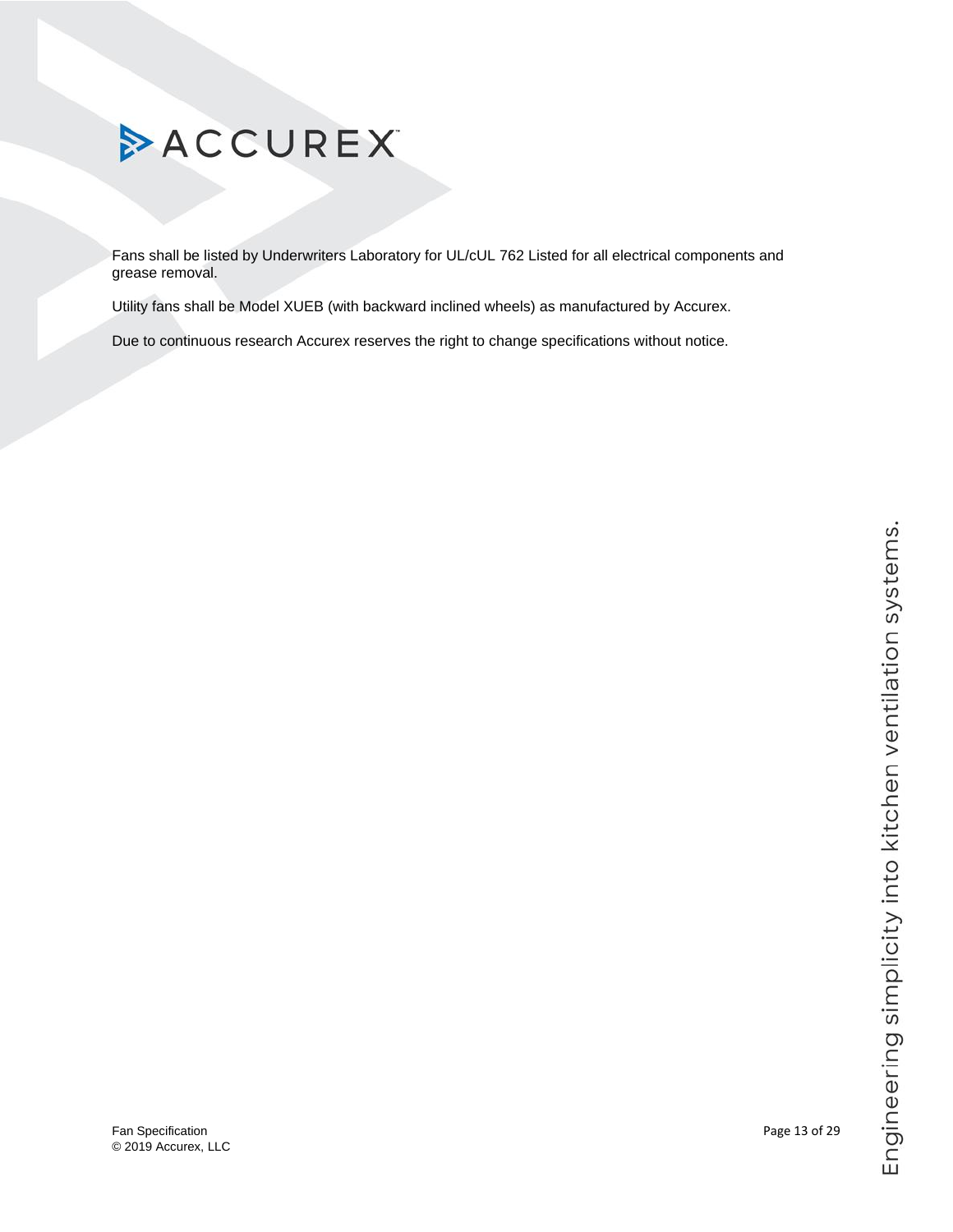### <span id="page-13-0"></span>**XIB Specification**

Duct Mounted. Belt Driven Inline Fan

Note to User: This document is subject to copyright protection and is proprietary to Accurex Engineered Restaurant Systems. However, Accurex Engineered Restaurant Systems authorizes the user a limited non-exclusive license to use this document or portions of it for the purpose of preparing written product specifications. All information in this document as provided by Accurex Engineered Restaurant Systems is informational in nature and is provided without representation or warranty of any kind as to the user or any other party, including, without limitation, ANY IMPLIED WARRANTY OF MERCHANTABILITY, FITNESS FOR PARTICULAR PURPOSE, OR NON-INFRINGEMENT. To the greatest extent permitted by applicable law, Accurex Engineered Restaurant Systems assumes no liability, and User assumes all liability and risk, for the use or results from the use of this document or the information contained herein, whether as modified by the user or not. Users should consult www.accurex.com to verify that this document represents the most current version.

Provide Accurex Fan Model XIB as shown on plans and in accordance with the following specification:

Duct mounted supply, exhaust or return fans shall be of centrifugal belt driven in-line type. The fan housing shall be of the square design constructed of heavy gauge galvanized steel and shall include square duct mounting collars.

Fan construction shall include two removable access panels located perpendicular to the motor mounting panel. The access panels must be of sufficient size to permit easy access to all interior components.

The fan wheel shall be centrifugal backward inclined, constructed of aluminum and shall include a wheel cone carefully matched to the inlet cone for precise running tolerances. Wheels shall be statically and dynamically balanced.

Motors shall be heavy duty ball bearing type, carefully matched to the fan load and furnished at the specified voltage, phase and enclosure. Motors and drives shall be mounted out of the airstream. Precision ground and polished fan shafts shall be mounted in permanently sealed, lubricated pillow block ball bearings. Bearings shall be selected for a minimum (L10) life in excess of 100,000 hours at maximum cataloged operating speed.

Drives shall be sized for a minimum of 150% of driven horsepower. Pulleys shall be of the fully machined cast iron type, keyed and securely attached to the wheel and motor shafts.

Motor pulleys shall be adjustable for system balancing. A NEMA 1 disconnect switch shall be provided as standard, except with explosion resistant motors, where disconnects are optional. Factory wiring shall be provided from motor to the handy box.

All fans shall bear the AMCA Certified Ratings Seal for both sound and air performance.

Each fan shall bear a permanently affixed manufacturer's nameplate containing the model number and individual serial number for future identification.

Fan Specification © 2019 Accurex, LLC Page 14 of 29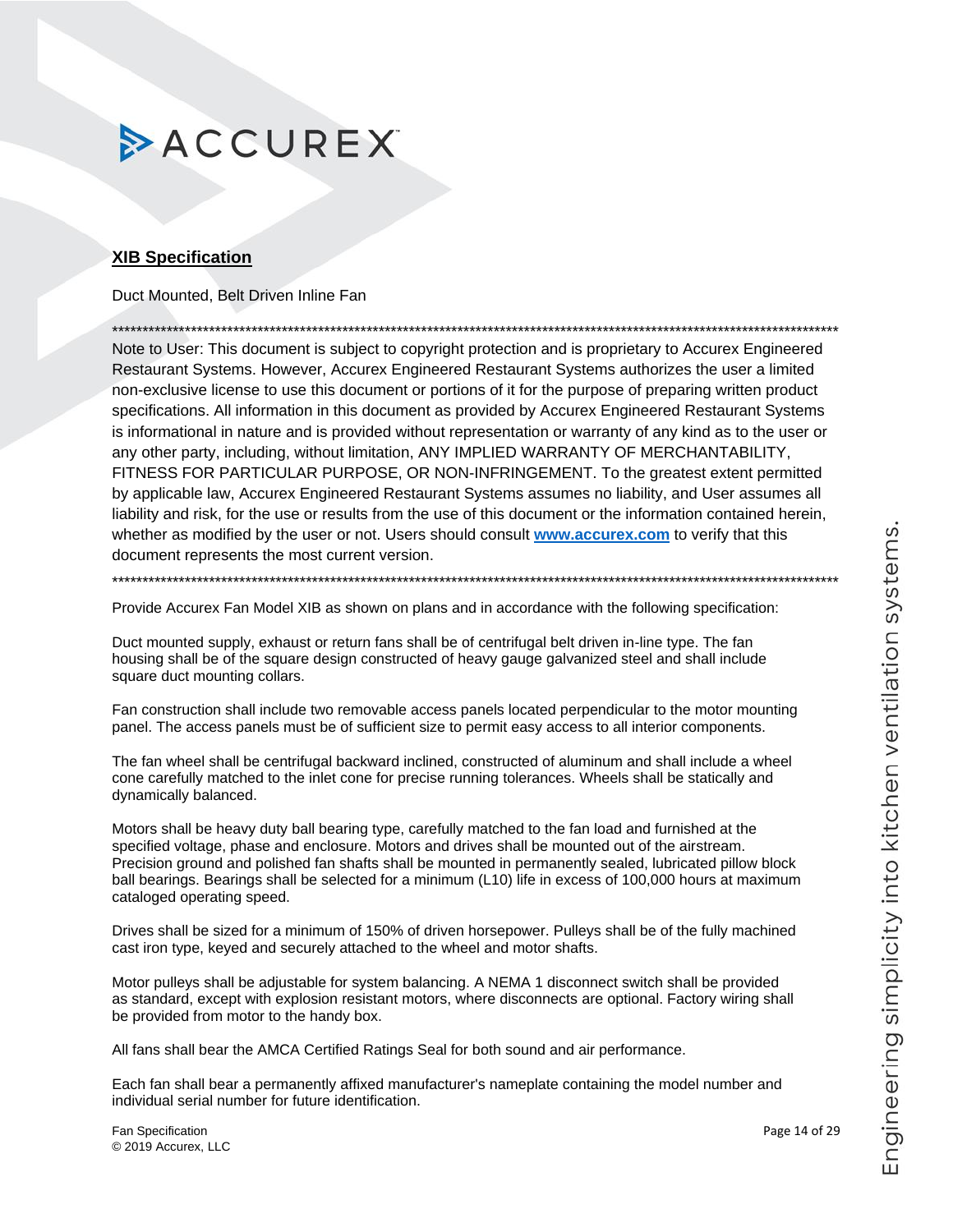

Fans shall be Model XIB as manufactured by Accurex.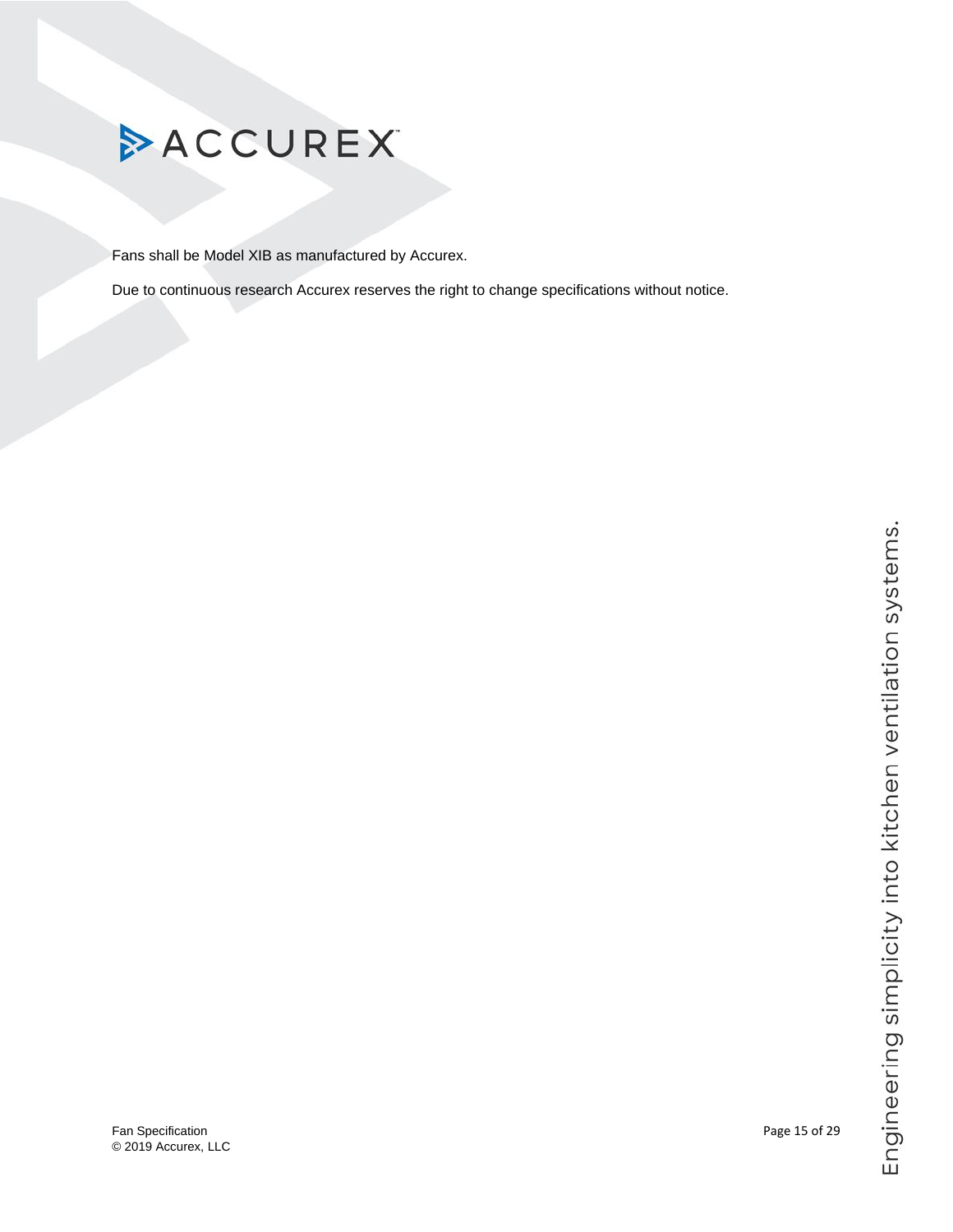### <span id="page-15-0"></span>**XID Specification**

Duct Mounted. Belt Driven Inline Fan

Note to User: This document is subject to copyright protection and is proprietary to Accurex Engineered Restaurant Systems. However, Accurex Engineered Restaurant Systems authorizes the user a limited non-exclusive license to use this document or portions of it for the purpose of preparing written product specifications. All information in this document as provided by Accurex Engineered Restaurant Systems is informational in nature and is provided without representation or warranty of any kind as to the user or any other party, including, without limitation, ANY IMPLIED WARRANTY OF MERCHANTABILITY, FITNESS FOR PARTICULAR PURPOSE, OR NON-INFRINGEMENT. To the greatest extent permitted by applicable law, Accurex Engineered Restaurant Systems assumes no liability, and User assumes all liability and risk, for the use or results from the use of this document or the information contained herein, whether as modified by the user or not. Users should consult www.accurex.com to verify that this document represents the most current version.

Provide Accurex Fan Model XID as shown on plans and in accordance with the following specification:

Duct mounted supply, exhaust or return fans shall be of centrifugal, direct driven in-line type.

The fan housing shall be of the square design, constructed of heavy gauge galvanized steel and shall include square duct mounting collars.

Fan construction shall include two removable access panels located perpendicular to the motor mounting panel. The access panels must be sufficient size to permit easy access to all interior components.

The fan wheel shall be centrifugal backward inclined, constructed of aluminum and shall include a wheel cone carefully matched to the inlet cone for precise running tolerances. Wheels shall be statically and dynamically balanced.

Motors shall be permanently lubricated and carefully matched to the fan loads. Motors shall be readily accessible for maintenance.

A NEMA 1 disconnect switch shall be provided as standard, except with explosion resistant motors, where disconnects are optional. Factory wiring shall be provided from motor to the handy box.

All fans shall bear the AMCA Certified Ratings Seal for both sound and air performance.

Each fan shall bear a permanently affixed manufacturer's nameplate containing the model number and individual serial number for future identification.

Fans shall be Model XID as manufactured by Accurex.

Due to continuous research Accurex reserves the right to change specifications without notice.

Page 16 of 29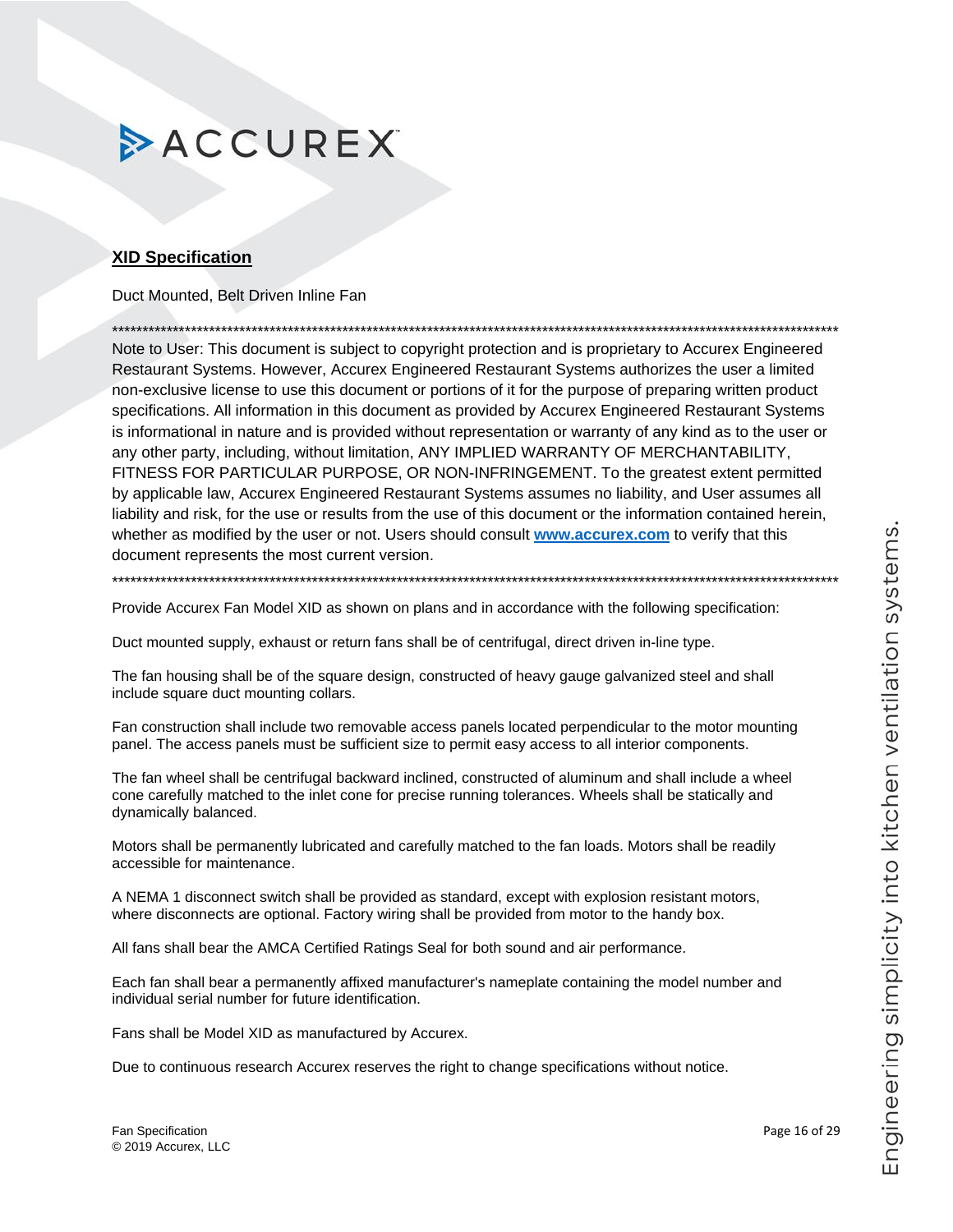### <span id="page-16-0"></span>**XIFB Specification**

Duct Mounted. Belt Driven Inline Fan

Note to User: This document is subject to copyright protection and is proprietary to Accurex Engineered Restaurant Systems. However, Accurex Engineered Restaurant Systems authorizes the user a limited non-exclusive license to use this document or portions of it for the purpose of preparing written product specifications. All information in this document as provided by Accurex Engineered Restaurant Systems is informational in nature and is provided without representation or warranty of any kind as to the user or any other party, including, without limitation, ANY IMPLIED WARRANTY OF MERCHANTABILITY, FITNESS FOR PARTICULAR PURPOSE, OR NON-INFRINGEMENT. To the greatest extent permitted by applicable law, Accurex Engineered Restaurant Systems assumes no liability, and User assumes all liability and risk, for the use or results from the use of this document or the information contained herein, whether as modified by the user or not. Users should consult www.accurex.com to verify that this document represents the most current version.

Provide Accurex Exhaust Fan Model XIFB as shown on plans and in accordance with the following specification:

Duct mounted supply, exhaust, or return air fans shall be of the centrifugal, belt driven, inline type.

The fan housing shall be of the rectangular design and constructed of heavy gauge galvanized steel, and shall include rectangular duct mounting collars on the inlet and outlet. Removable panels shall be provided on each side of the fan cabinet, and shall be of sufficient size to permit access for service to all of the fans internal components without further dismantling of the cabinet.

The fan wheel shall be of the galvanized steel, forward curved, centrifugal type. Wheels shall be statically and dynamically balanced.

Motors shall be of the heavy duty type with permanently lubricated and sealed ball bearings.

The wheel shaft shall be ground and polished steel mounted in permanently sealed bearings.

The bearings shall be selected for a minimum L10 life in excess of 100,000 hours (L50 average life of 500,000 hours) at maximum cataloged RPM. Drives shall be sized for a minimum of 150% of the driven horsepower. Pulleys shall be of the machined cast type, keyed and securely attached to the wheel and motor shafts. The motor pulley shall be adjustable for final system balancing. Heavy gauge galvanized steel mounting rails shall support the drive assembly, motor, wheel, and scroll.

Fans shall have true internal vibration isolation (no metal to metal contact) of the drive assembly, motor, wheel, and scroll.

All fans shall be tested in an AMCA Accredited Laboratory and shall be certified to bear the AMCA Certified Ratings Seal for sound and air performance.

Fans shall be Accurex Model XIFB, manufactured by Accurex.

Fan Specification © 2019 Accurex, LLC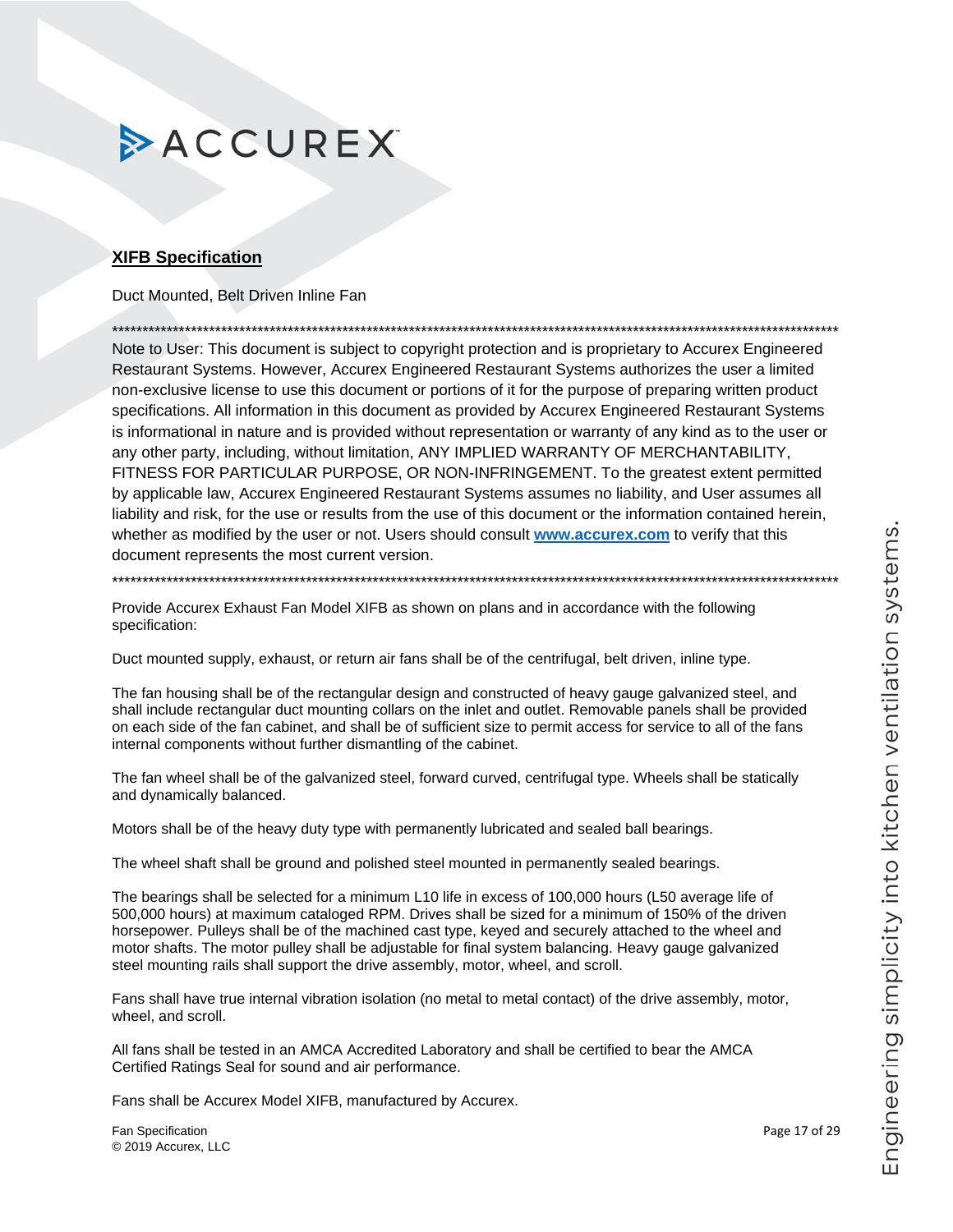### <span id="page-17-0"></span>**XREB Specification**

### Roof Exhaust, Belt Driven Fan

Note to User: This document is subject to copyright protection and is proprietary to Accurex Engineered Restaurant Systems. However, Accurex Engineered Restaurant Systems authorizes the user a limited non-exclusive license to use this document or portions of it for the purpose of preparing written product specifications. All information in this document as provided by Accurex Engineered Restaurant Systems is informational in nature and is provided without representation or warranty of any kind as to the user or any other party, including, without limitation, ANY IMPLIED WARRANTY OF MERCHANTABILITY, FITNESS FOR PARTICULAR PURPOSE, OR NON-INFRINGEMENT. To the greatest extent permitted by applicable law, Accurex Engineered Restaurant Systems assumes no liability, and User assumes all liability and risk, for the use or results from the use of this document or the information contained herein, whether as modified by the user or not. Users should consult www.accurex.com to verify that this document represents the most current version.

Provide Accurex Exhaust Fan Model XREB as shown on plans and in accordance with the following specification:

Roof exhaust fans shall be centrifugal belt driven type. The fan wheel shall be centrifugal backward inclined, constructed of aluminum and shall include a wheel cone carefully matched to the inlet cone for precise running tolerances. Wheels shall be statically and dynamically balanced. The fan housing shall be constructed of heavy gauge aluminum with a rigid internal support structure. The fan shroud shall have a rolled bead for added strength.

Motors shall be heavy duty ball bearing type, carefully matched to the fan load, and furnished at the specified voltage, phase and enclosure. Motors and drives shall be mounted on vibration isolators, out of the airstream. Fresh air for motor cooling shall be drawn into the motor compartment from an area free of discharge contaminants. Motors shall be readily accessible for maintenance.

Drive frame assemblies shall be constructed of heavy gauge steel and mounted on vibration isolators. Precision ground and polished fan shafts shall be mounted in permanently sealed, lubricated pillow block ball bearings. Bearings shall be selected for a minimum (L10) life in excess of 100,000 hours at maximum cataloged operating speed. Drives shall be sized for a minimum of 150 percent of driven horsepower. Pulleys shall be of the fully machined cast iron type, keyed and securely attached to the wheel and motor shafts. Motor pulleys shall be adjustable for final system balancing.

A disconnect switch shall be factory installed and wired from the fan motor to a junction box installed within the motor compartment.

A fan conduit chase shall be provided through the curb cap to the motor compartment for ease of installation.

All fans shall bear the AMCA Certified Ratings Seal for sound and air performance.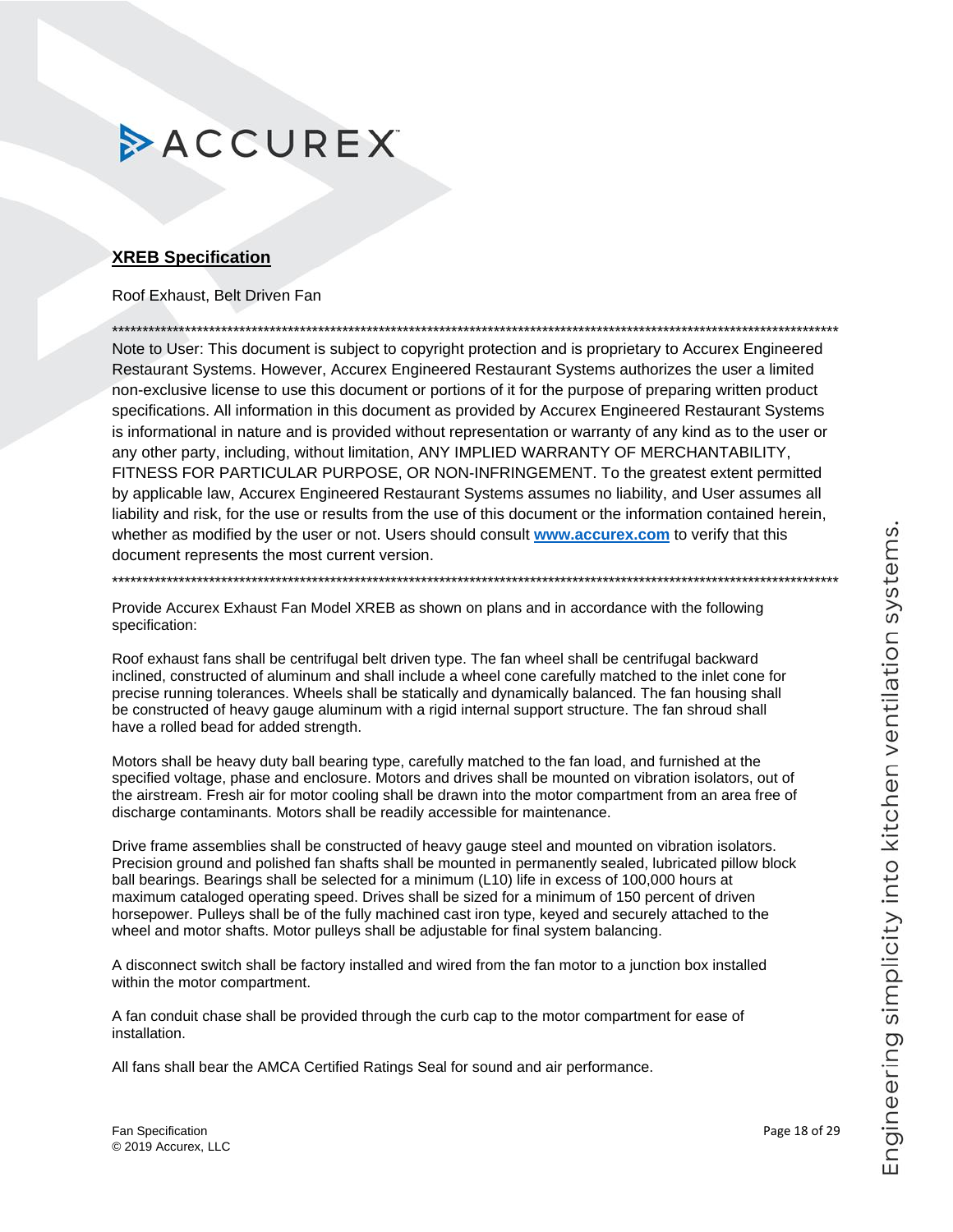

Each fan shall bear a permanently affixed manufacturer's nameplate containing the model number and individual serial number for future identification.

Fans shall be Model XREB as manufactured by Accurex.

Due to continuous research Accurex reserves the right to change specifications without notice.

Fan Specification **Page 19 of 29** Page 19 of 29 © 2019 Accurex, LLC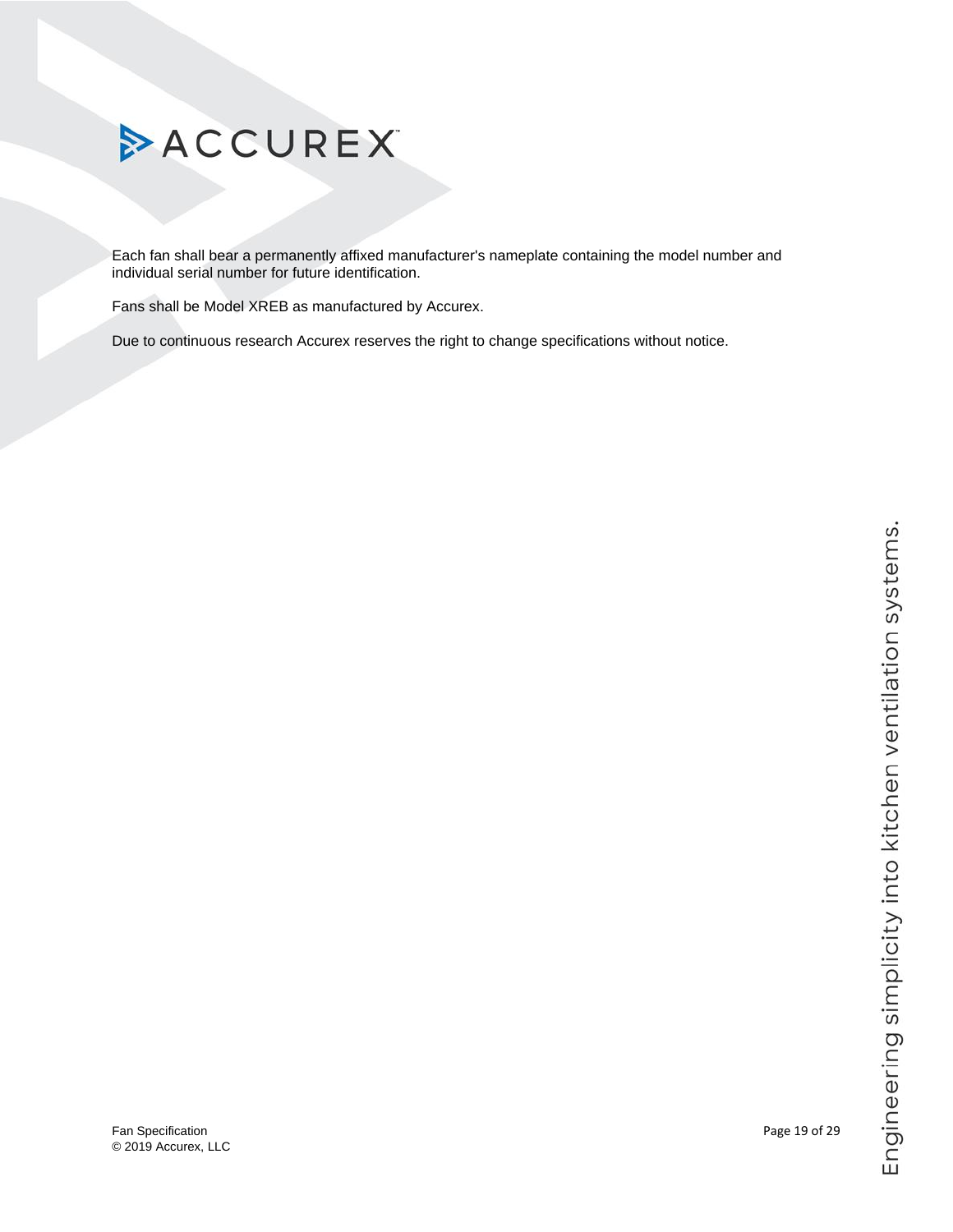### <span id="page-19-0"></span>**XRED Specification**

Roof Exhaust. Direct Driven Fan

Note to User: This document is subject to copyright protection and is proprietary to Accurex Engineered Restaurant Systems. However, Accurex Engineered Restaurant Systems authorizes the user a limited non-exclusive license to use this document or portions of it for the purpose of preparing written product specifications. All information in this document as provided by Accurex Engineered Restaurant Systems is informational in nature and is provided without representation or warranty of any kind as to the user or any other party, including, without limitation, ANY IMPLIED WARRANTY OF MERCHANTABILITY, FITNESS FOR PARTICULAR PURPOSE, OR NON-INFRINGEMENT. To the greatest extent permitted by applicable law, Accurex Engineered Restaurant Systems assumes no liability, and User assumes all liability and risk, for the use or results from the use of this document or the information contained herein, whether as modified by the user or not. Users should consult www.accurex.com to verify that this document represents the most current version.

Provide Accurex Exhaust Fan Model XRED as shown on plans and in accordance with the following specification:

Roof exhaust fans shall be centrifugal direct drive type. The fan wheel shall be centrifugal backward inclined, constructed of aluminum and shall include a wheel cone carefully matched to the inlet cone for precise running tolerances. Wheels shall be statically and dynamically balanced. The fan housing and shroud shall be constructed of heavy gauge aluminum and shall include a wheel cone carefully matched to the inlet cone for precise running tolerances. Wheels shall be statically and dynamically balanced.

The fan housing and shroud shall be constructed of heavy gauge aluminum with a rigid internal support structure. The fan shroud shall have a rolled bead for added strength. Motors shall be mounted out of the airstream on vibration isolators. Fresh air for motor cooling shall be drawn into the motor compartment from an area free of discharge contaminants. Motors shall be readily accessible for maintenance. A disconnect switch shall be factory installed and wired from the motor compartment for ease of electrical wiring.

All fans shall bear the AMCA Certified Ratings Seal for sound and air performance.

Each fan shall bear a permanently affixed manufacturer's nameplate containing the model number and individual serial number for future identification.

Fans shall be Model XRED as manufactured by Accurex.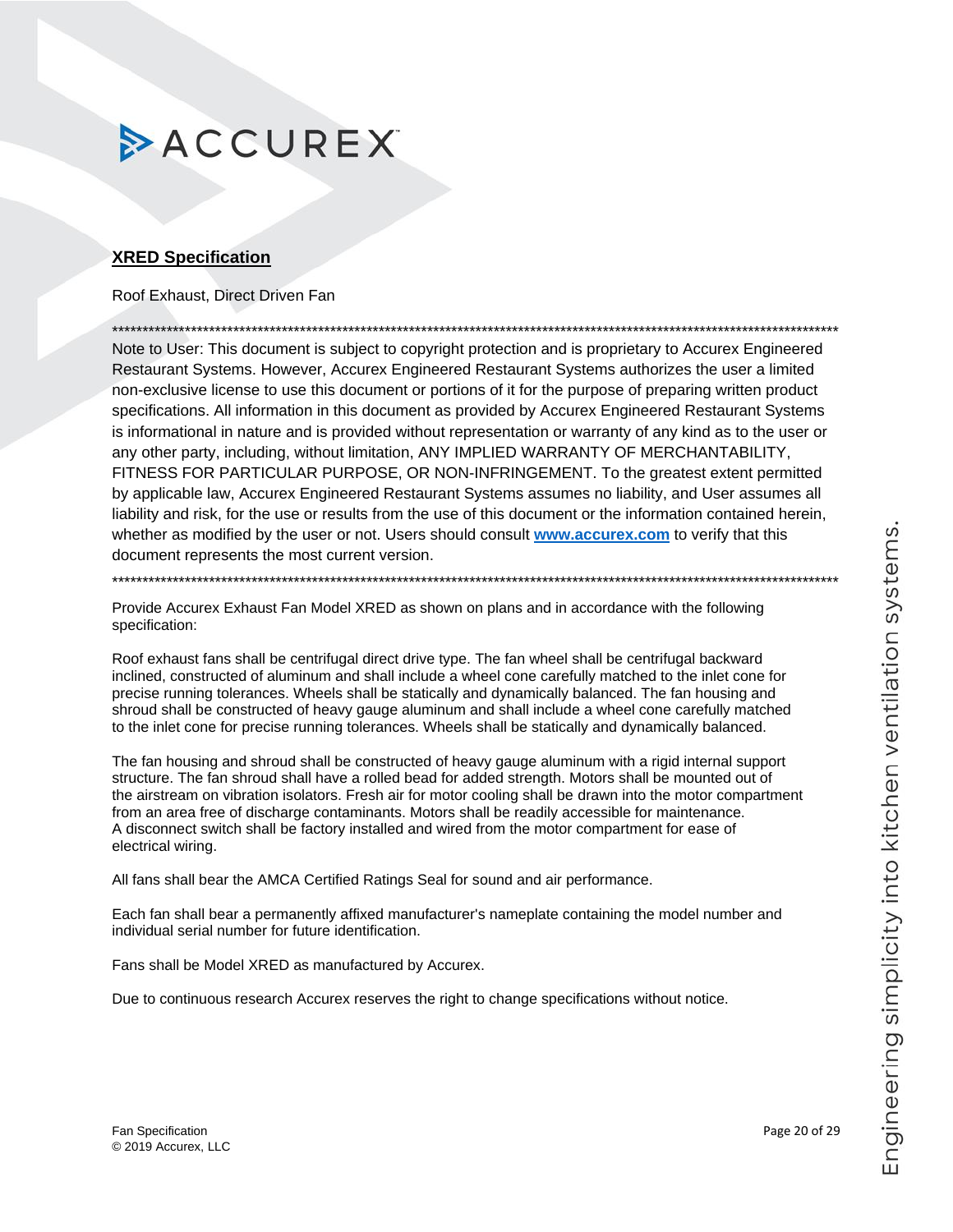### <span id="page-20-0"></span>**XRAE Specification**

Roof Exhaust. Direct Drive Fan

Note to User: This document is subject to copyright protection and is proprietary to Accurex Engineered Restaurant Systems. However, Accurex Engineered Restaurant Systems authorizes the user a limited non-exclusive license to use this document or portions of it for the purpose of preparing written product specifications. All information in this document as provided by Accurex Engineered Restaurant Systems is informational in nature and is provided without representation or warranty of any kind as to the user or any other party, including, without limitation, ANY IMPLIED WARRANTY OF MERCHANTABILITY, FITNESS FOR PARTICULAR PURPOSE, OR NON-INFRINGEMENT. To the greatest extent permitted by applicable law, Accurex Engineered Restaurant Systems assumes no liability, and User assumes all liability and risk, for the use or results from the use of this document or the information contained herein, whether as modified by the user or not. Users should consult www.accurex.com to verify that this document represents the most current version.

Provide Accurex Exhaust Fan Model XRAE as shown on plans and in accordance with the following specification:

The fan propeller shall be constructed of aluminum with a swept, steeply pitched blade. A standard setscrew shall lock the propeller to the motor shaft. Propellers shall be statically and dynamically balanced.

The fan housing shall be constructed of heavy-gauge aluminum with a rigid internal support structure and a birdscreen.

Motors shall be permanently lubricated, heavy-duty type, carefully matched to the fan load and furnished at the specified RPM, voltage, phase, and enclosure. Motors shall be readily accessible for maintenance.

A disconnect switch shall be factory installed and wired from the fan motor to a junction box within the motor compartment. A conduit chase shall be provided through the curb cap to the motor compartment for ease of electrical wiring.

All fans shall bear the AMCA Certified Ratings Seals for Sound and Air Performance.

Each fan shall bear a permanently affixed manufacturer's engraved metal nameplate containing the model number and individual serial number for future identification.

Fans shall be model XRAE as manufactured by Accurex.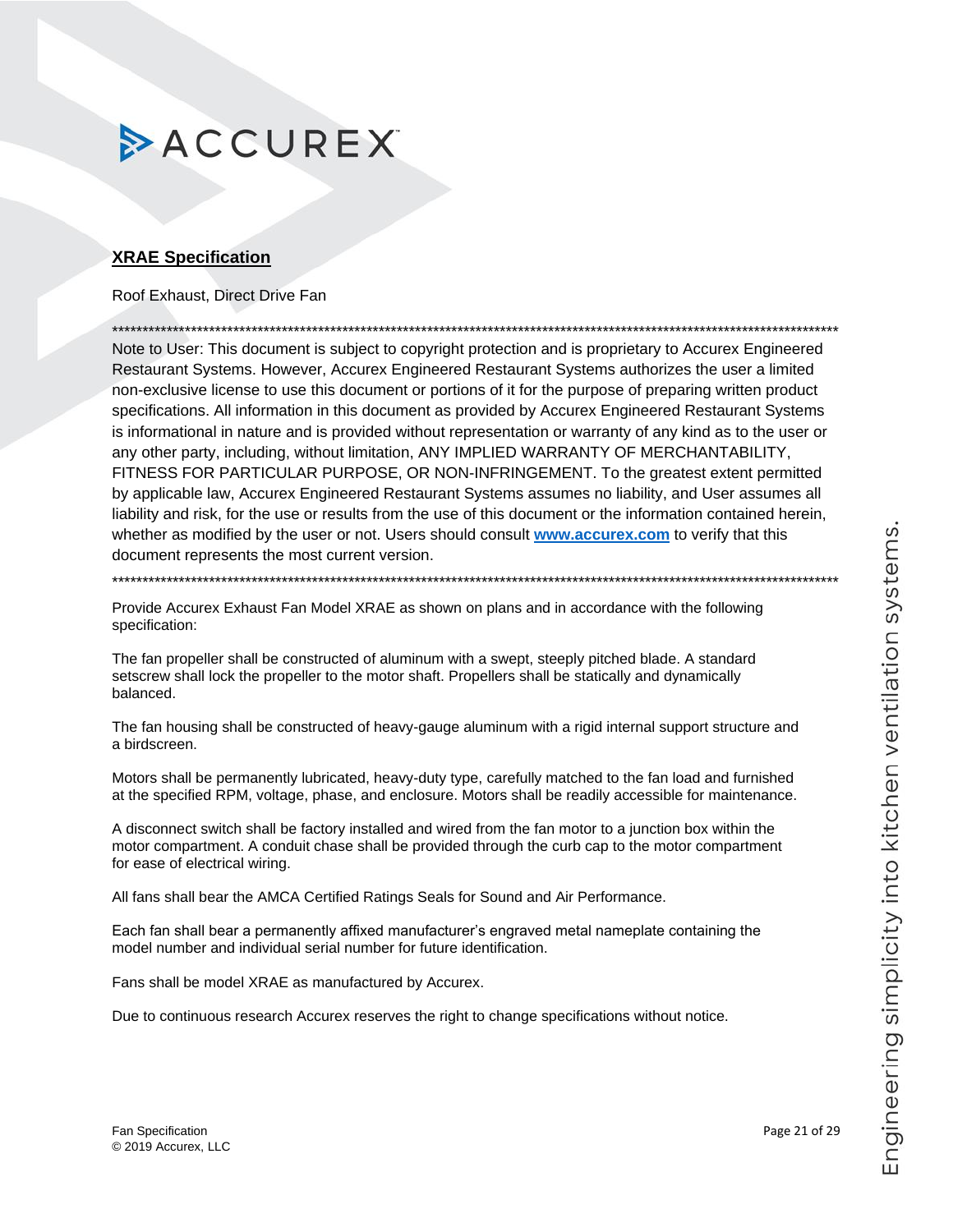### <span id="page-21-0"></span>**XCR Specification**

Ceiling Fan

Note to User: This document is subject to copyright protection and is proprietary to Accurex Engineered Restaurant Systems. However, Accurex Engineered Restaurant Systems authorizes the user a limited non-exclusive license to use this document or portions of it for the purpose of preparing written product specifications. All information in this document as provided by Accurex Engineered Restaurant Systems is informational in nature and is provided without representation or warranty of any kind as to the user or any other party, including, without limitation, ANY IMPLIED WARRANTY OF MERCHANTABILITY, FITNESS FOR PARTICULAR PURPOSE, OR NON-INFRINGEMENT. To the greatest extent permitted by applicable law, Accurex Engineered Restaurant Systems assumes no liability, and User assumes all liability and risk, for the use or results from the use of this document or the information contained herein, whether as modified by the user or not. Users should consult www.accurex.com to verify that this document represents the most current version.

Provide Accurex Exhaust Fan Model XCR as shown on plans and in accordance with the following specification:

Ceiling mounted exhaust fans shall be of the centrifugal direct drive type. The fan housing shall be constructed of standard steel or heavy gauge galvanized steel. The housing interior can be lined with 0.5 in acoustical insulation.

The duct collar can be plastic or steel, shall include a back draft damper that may be adaptable for horizontal or vertical discharge and is available to receive 3-6 inch ductwork.

The grille shall be constructed of non-yellowing high strength polymer, impact polystyrene or aluminum. The grille shall be attached to the housing with screws or torsion springs.

The access for wiring shall be external. The motor disconnect shall be internal and of the plug in type. The motor can be mounted on vibration isolators.

The fan wheel(s) can be of the forward curved centrifugal type and constructed of galvanized steel, calcium carbonate filled polypropylene or high strength polymer and may be dynamically balanced.

The exhaust fan may have performance capabilities of 29 CFM to 1,607 CFM and up to 0.75 in wg of static pressure.

All fans shall be licensed to bear the AMCA Certified Ratings Seals for sound and air performance and shall be U.L. Listed and C.S.A. approved.

Ceiling or wall mount fans shall be Model XCR as manufactured by Accurex.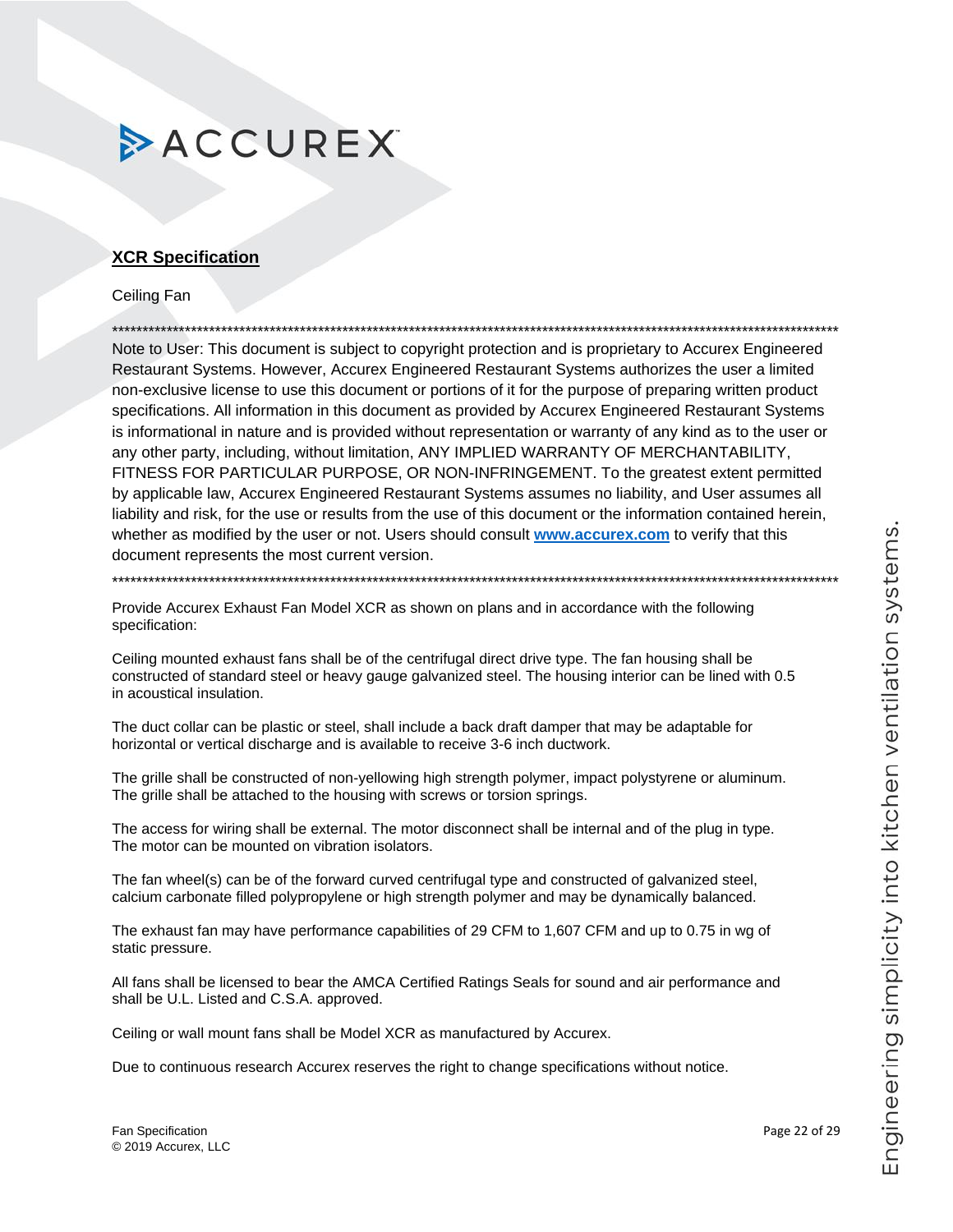# Engineering simplicity into kitchen ventilation systems.

# **ACCUREX**

### <span id="page-22-0"></span>**XIR Specification**

**Cabinet Fan** 

Note to User: This document is subject to copyright protection and is proprietary to Accurex Engineered Restaurant Systems. However, Accurex Engineered Restaurant Systems authorizes the user a limited non-exclusive license to use this document or portions of it for the purpose of preparing written product specifications. All information in this document as provided by Accurex Engineered Restaurant Systems is informational in nature and is provided without representation or warranty of any kind as to the user or any other party, including, without limitation, ANY IMPLIED WARRANTY OF MERCHANTABILITY, FITNESS FOR PARTICULAR PURPOSE, OR NON-INFRINGEMENT. To the greatest extent permitted by applicable law, Accurex Engineered Restaurant Systems assumes no liability, and User assumes all liability and risk, for the use or results from the use of this document or the information contained herein, whether as modified by the user or not. Users should consult www.accurex.com to verify that this document represents the most current version.

Provide Accurex Fan Model XIR as shown on plans and in accordance with the following specification:

Duct mounted supply, exhaust or return fans shall be of the centrifugal, direct drive type. The fan housing shall be constructed of heavy gauge galvanized steel and shall include pre-punched mounting brackets. The housing interior shall be lined with 0.5 in acoustical insulation. The outlet duct collar shall include an aluminum back draft damper and shall be adaptable for horizontal or vertical discharge.

The access for wiring shall be external. The motor disconnect shall be internal and of the plug in type. The motor shall be mounted on vibration isolators. The fan wheel(s) shall be of the forward curved centrifugal type, constructed of either galvanized steel or plastic and dynamically balanced.

Fans shall be licensed to bear the AMCA Certified Ratings Seal for air performance and shall be U.L. Listed.

Duct mounted supply, exhaust or return fans shall be Model XIR as manufactured by Accurex.

Due to continuous research Accurex reserves the right to change specifications without notice.

Page 23 of 29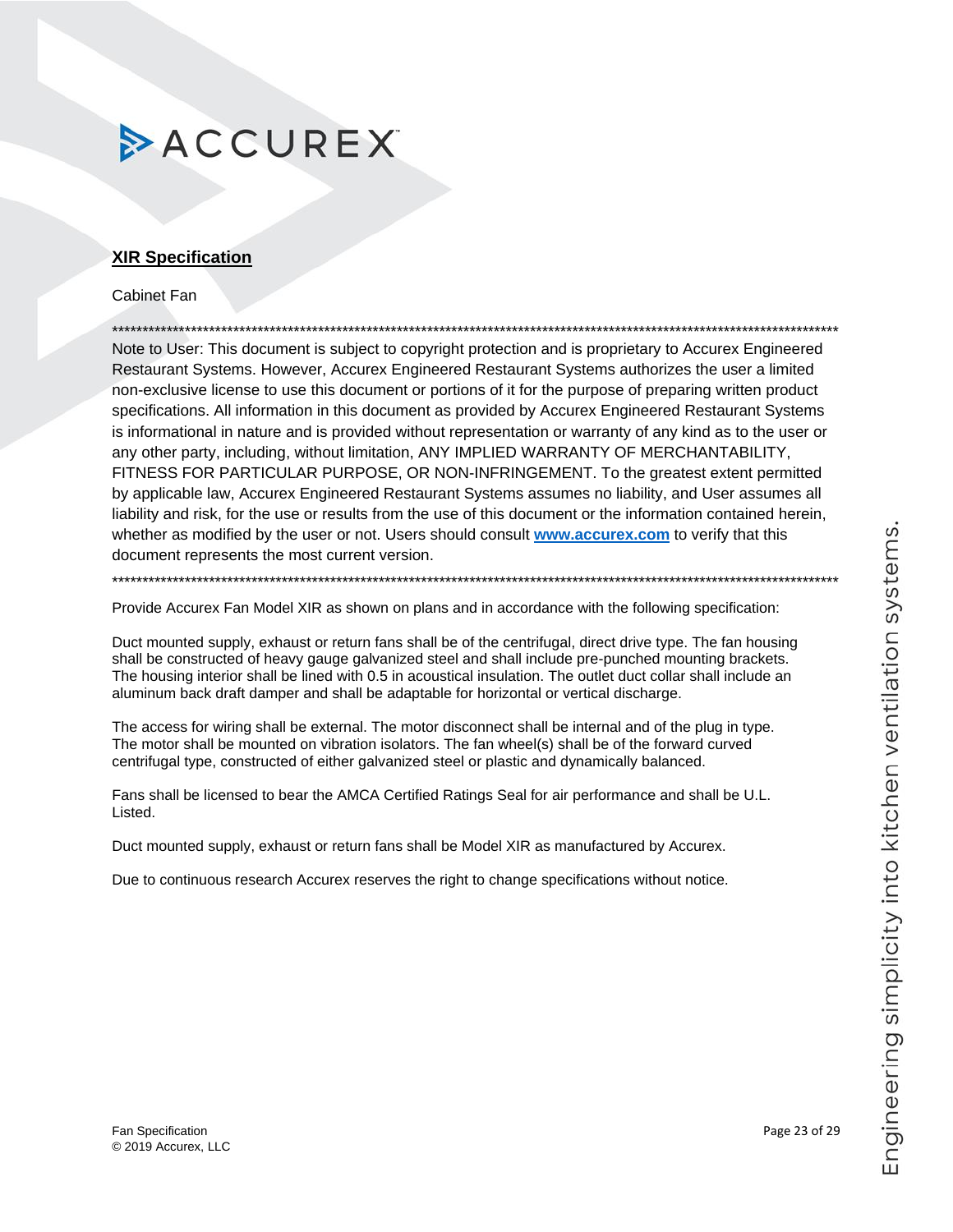### <span id="page-23-0"></span>**XRAS Specification**

### Roof Supply, Direct Drive Fan

Note to User: This document is subject to copyright protection and is proprietary to Accurex Engineered Restaurant Systems. However, Accurex Engineered Restaurant Systems authorizes the user a limited non-exclusive license to use this document or portions of it for the purpose of preparing written product specifications. All information in this document as provided by Accurex Engineered Restaurant Systems is informational in nature and is provided without representation or warranty of any kind as to the user or any other party, including, without limitation, ANY IMPLIED WARRANTY OF MERCHANTABILITY, FITNESS FOR PARTICULAR PURPOSE, OR NON-INFRINGEMENT. To the greatest extent permitted by applicable law, Accurex Engineered Restaurant Systems assumes no liability, and User assumes all liability and risk, for the use or results from the use of this document or the information contained herein, whether as modified by the user or not. Users should consult www.accurex.com to verify that this document represents the most current version.

Provide Accurex Supply Fan Model XRAS as shown on plans and in accordance with the following specification:

The fan propeller shall be constructed of aluminum with a swept, steeply pitched blade. A standard setscrew shall lock the propeller to the motor shaft. Propellers shall be statically and dynamically balanced.

The fan housing shall be constructed of heavy-gauge aluminum with a rigid internal support structure and a birdscreen.

Motors shall be permanently lubricated, heavy-duty type, carefully matched to the fan load and furnished at the specified RPM, voltage, phase, and enclosure. Motors shall be readily accessible for maintenance.

A disconnect switch shall be factory installed and wired from the fan motor to a junction box within the motor compartment. A conduit chase shall be provided through the curb cap to the motor compartment for ease of electrical wiring.

All fans shall bear the AMCA Certified Ratings Seals for Sound and Air Performance.

Each fan shall bear a permanently affixed manufacturer's engraved metal nameplate containing the model number and individual serial number for future identification.

Fans shall be model XRAS as manufactured by Accurex.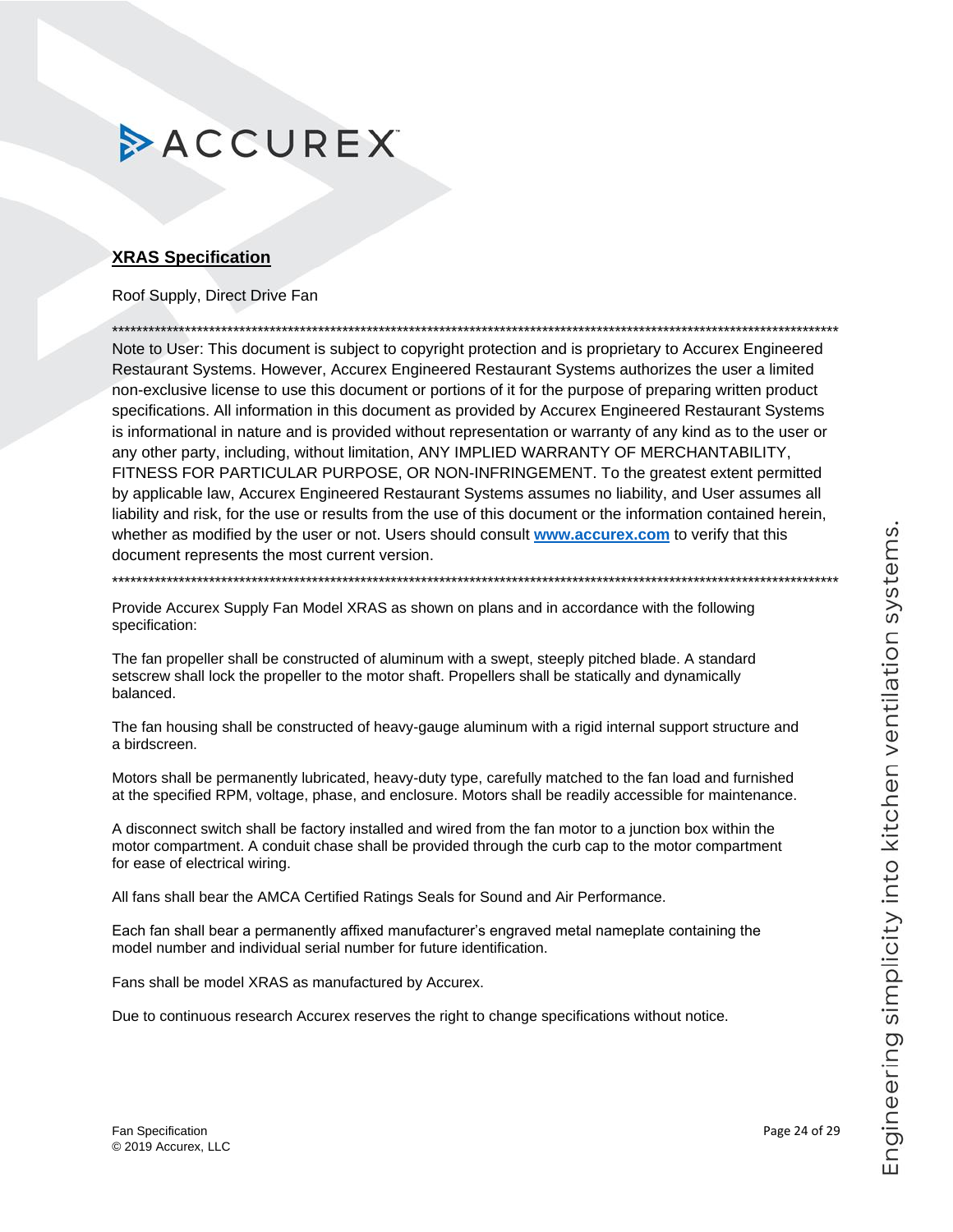### <span id="page-24-0"></span>**XRS Specification**

### Roof Supply, Belt Drive Fan

Note to User: This document is subject to copyright protection and is proprietary to Accurex Engineered Restaurant Systems. However, Accurex Engineered Restaurant Systems authorizes the user a limited non-exclusive license to use this document or portions of it for the purpose of preparing written product specifications. All information in this document as provided by Accurex Engineered Restaurant Systems is informational in nature and is provided without representation or warranty of any kind as to the user or any other party, including, without limitation, ANY IMPLIED WARRANTY OF MERCHANTABILITY, FITNESS FOR PARTICULAR PURPOSE, OR NON-INFRINGEMENT. To the greatest extent permitted by applicable law, Accurex Engineered Restaurant Systems assumes no liability, and User assumes all liability and risk, for the use or results from the use of this document or the information contained herein, whether as modified by the user or not. Users should consult www.accurex.com to verify that this document represents the most current version.

Provide Accurex Supply Fan Model XRS as shown on plans and in accordance with the following specification:

Hood bases shall have prepunched mounting holes.

Permanent washable one-inch aluminum filters shall be provided.

Fan wheels shall be of the forward curved type, constructed of heavy gauge steel, and statically and dynamically balanced to ensure smooth, vibration free operation.

Motors shall be permanently lubricated, heavy duty, ball bearing type, carefully matched to the fan load and furnished at the specified voltage, phase and enclosure.

The fan shaft shall be ground and polished steel mounted in heavy duty, sealed ball bearings. Bearings shall be selected for a minimum  $L$  50 life in excess of 200,000 hours at maximum cataloged operating speeds. Pulleys shall be of the fully machined cast iron type, keyed and securely attached to the wheel and motor shafts. Motor sheaves shall be adjustable for final system balancing. Drives shall be sized for a minimum of 150% of driven horsepower. The entire fan and motor assembly shall be mounted on vibration isolators to prevent noise transmission.

Fans shall bear the AMCA Certified Ratings Seal for air performance.

Fans shall be model XRS as manufactured by Accurex.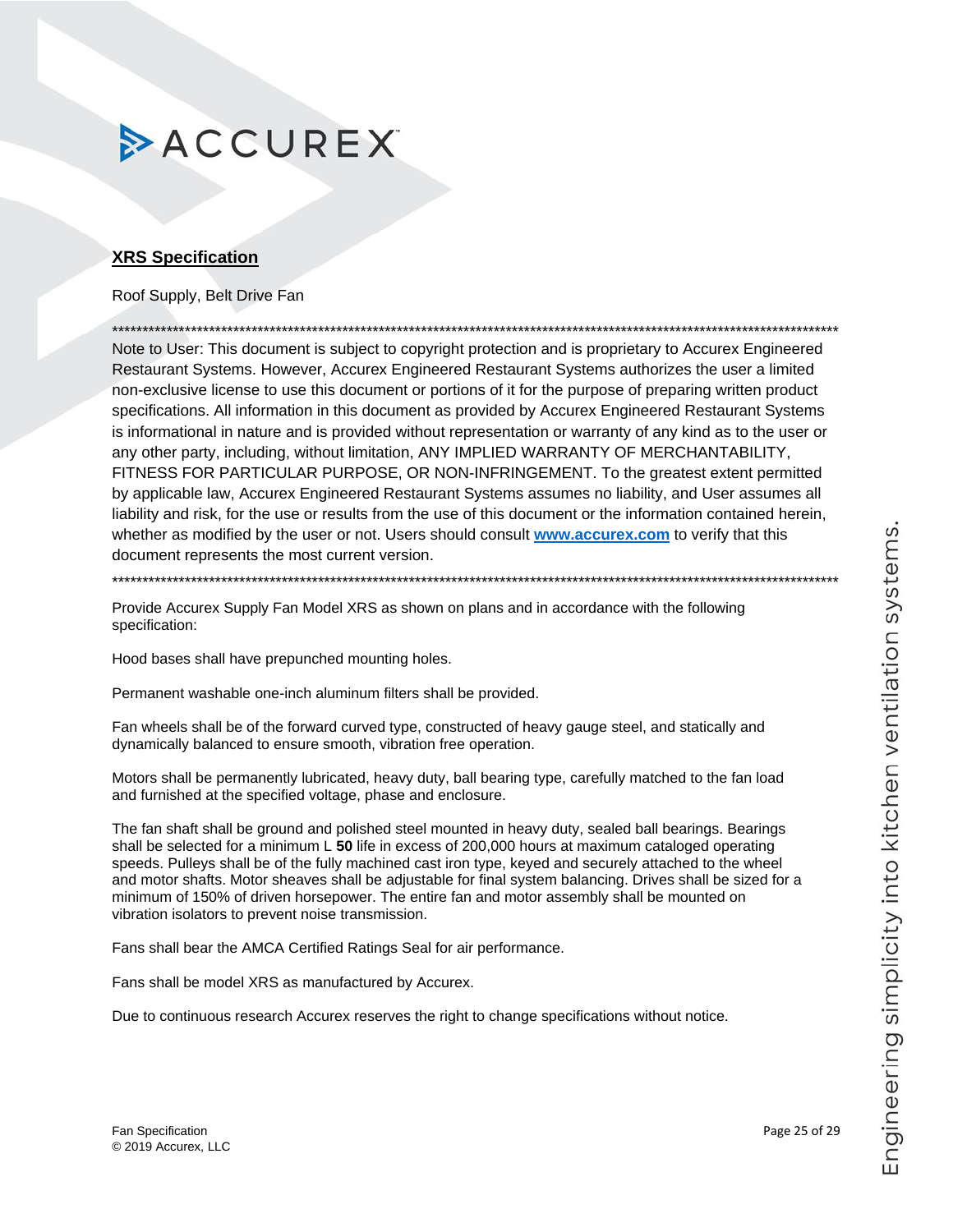### <span id="page-25-0"></span>**XRSW Specification**

### Roof Supply, Belt Drive Fan

Note to User: This document is subject to copyright protection and is proprietary to Accurex Engineered Restaurant Systems. However, Accurex Engineered Restaurant Systems authorizes the user a limited non-exclusive license to use this document or portions of it for the purpose of preparing written product specifications. All information in this document as provided by Accurex Engineered Restaurant Systems is informational in nature and is provided without representation or warranty of any kind as to the user or any other party, including, without limitation, ANY IMPLIED WARRANTY OF MERCHANTABILITY, FITNESS FOR PARTICULAR PURPOSE, OR NON-INFRINGEMENT. To the greatest extent permitted by applicable law, Accurex Engineered Restaurant Systems assumes no liability, and User assumes all liability and risk, for the use or results from the use of this document or the information contained herein, whether as modified by the user or not. Users should consult www.accurex.com to verify that this document represents the most current version.

Provide Accurex Supply Fan Model XRSW as shown on plans and in accordance with the following specification:

Roof mounted, untempered, filtered, makeup air units shall be of the belt-driven, double-width/doubleinlet, forward curved centrifugal blower type.

Housing shall be of square design and constructed of heavy-gauge galvanized steel. The cover shall be adequately sized to prevent rain and snow from entering the building and constructed of heavy-gauge galvanized steel. Curb caps shall have prepunched mounting holes.

Permanent washable one-inch filters shall be provided.

Fan wheels shall be of the forward-curved type, constructed of heavy gauge galvanized steel, and statically and dynamically balanced to ensure smooth, vibration free operation.

Motors shall be permanently lubricated, heavy-duty, ball bearing type carefully matched to the fan load and furnished at the specified voltage, phase and enclosure.

The fan shaft shall be ground and polished steel mounted in heavy-duty, sealed ball bearings. Bearings shall be selected for a minimum L50 life in excess of 200,000 hours at maximum cataloged operating speeds. Pulleys shall be of the fully machined cast iron type, keyed and securely attached to the wheel and motor shafts. Motor sheaves shall be adjustable for final system balancing. Drives shall be sized for a minimum of 150% of driven horsepower. The entire fan and motor assembly shall be mounted on vibration isolators to prevent noise transmission into the building.

Fans shall bear the AMCA Certified Ratings Seal for Sound and Air Performance.

Fans shall be model XRSW as manufactured by Accurex.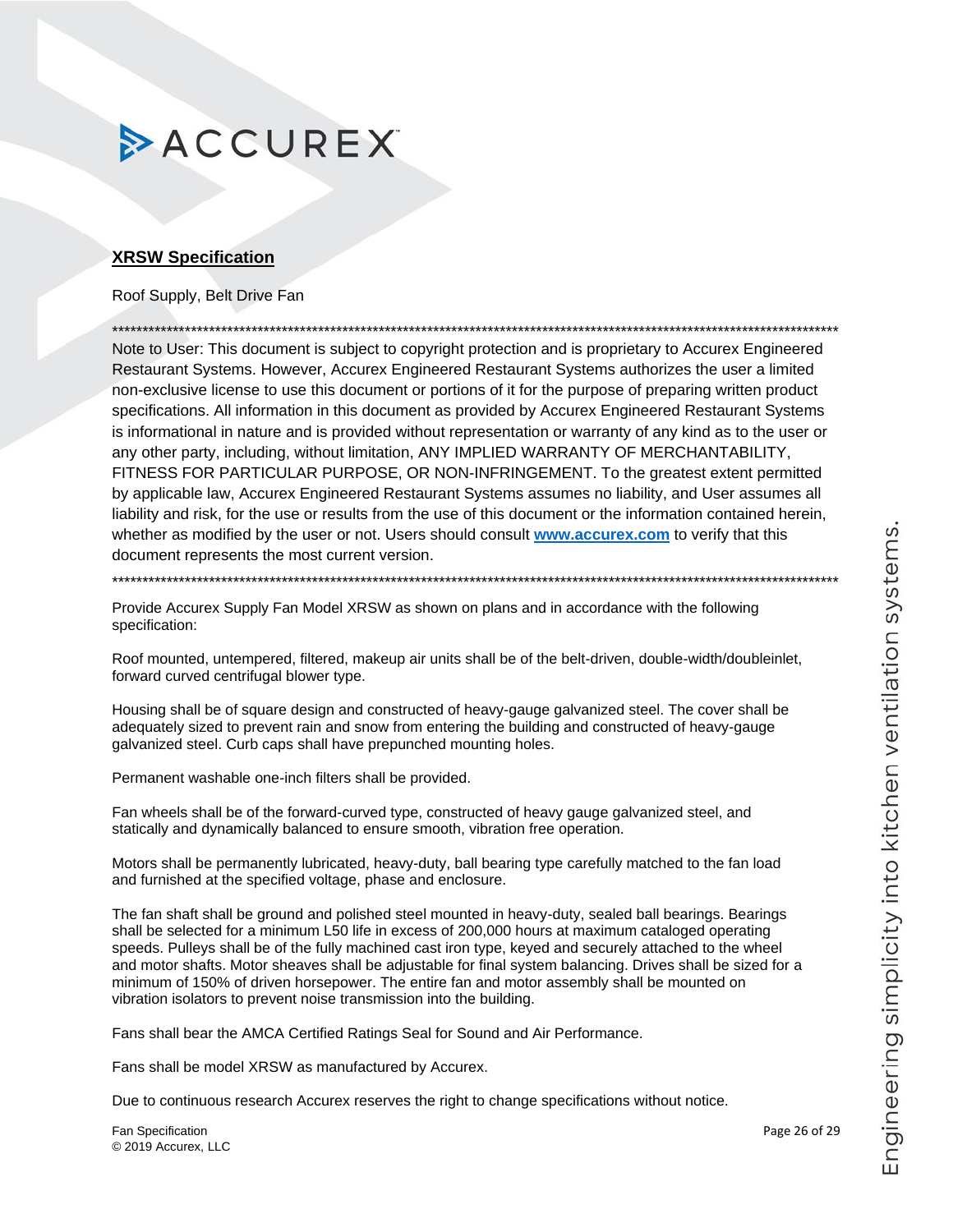### <span id="page-26-0"></span>**XUED Specification**

Backward-Inclined, Direct Drive Utility Fan

Note to User: This document is subject to copyright protection and is proprietary to Accurex Engineered Restaurant Systems. However, Accurex Engineered Restaurant Systems authorizes the user a limited non-exclusive license to use this document or portions of it for the purpose of preparing written product specifications. All information in this document as provided by Accurex Engineered Restaurant Systems is informational in nature and is provided without representation or warranty of any kind as to the user or any other party, including, without limitation, ANY IMPLIED WARRANTY OF MERCHANTABILITY, FITNESS FOR PARTICULAR PURPOSE, OR NON-INFRINGEMENT. To the greatest extent permitted by applicable law, Accurex Engineered Restaurant Systems assumes no liability, and User assumes all liability and risk, for the use or results from the use of this document or the information contained herein, whether as modified by the user or not. Users should consult www.accurex.com to verify that this document represents the most current version.

Provide Accurex Fan Model XUED as shown on plans and in accordance with the following specification:

Model XUED - Supply, exhaust and return air fans shall be of the direct drive utility fan type in AMCA Arrangement 4 with a single width, single inlet housing, in CW or CCW rotation as specified.

The housing shall be constructed of heavy gauge steel with air tight lock formed seams; galvanized steel, painted steel, or aluminum. The housing shall be field rotatable to any of the eight standard discharge positions.

The fan wheel shall be of the non-overloading backward inclined, centrifugal fan type and constructed of heavy gauge aluminum. Wheels shall be statically and dynamically balanced. The wheel cone and fan inlet cone shall be carefully matched for maximum performance and operating efficiency.

Motor to be a DC electronic commutation type motor (ECM) specifically designed for fan applications. AC induction type motors are not acceptable. Examples of unacceptable motors are: Shaded Pole, Permanent Split Capacitor (PSC), Split Phase, Capacitor Start and 3 phase induction type motors. Motors shall be permanently lubricated with heavy-duty ball bearings to match the fan load and prewired to the specific voltage and phase. Internal motor shall convert AC supplied to the fan to DC power to operate the motor. Motor shall be controllable down to 20% of full speed (80% turndown). Speed shall be controlled by either potentiometer dial mounted on the motor or by a 0-10 VDC signal. Motor shall be a minimum of 85% efficient at all speeds.

Fan performance shall be based on tests conducted in accordance with AMCA Standard 210 for air moving devices, and fans shall be licensed to bear the AMCA Certified Ratings Seal for air performance.

Utility fans shall be Model XUED (with backward inclined wheels) as manufactured by Accurex.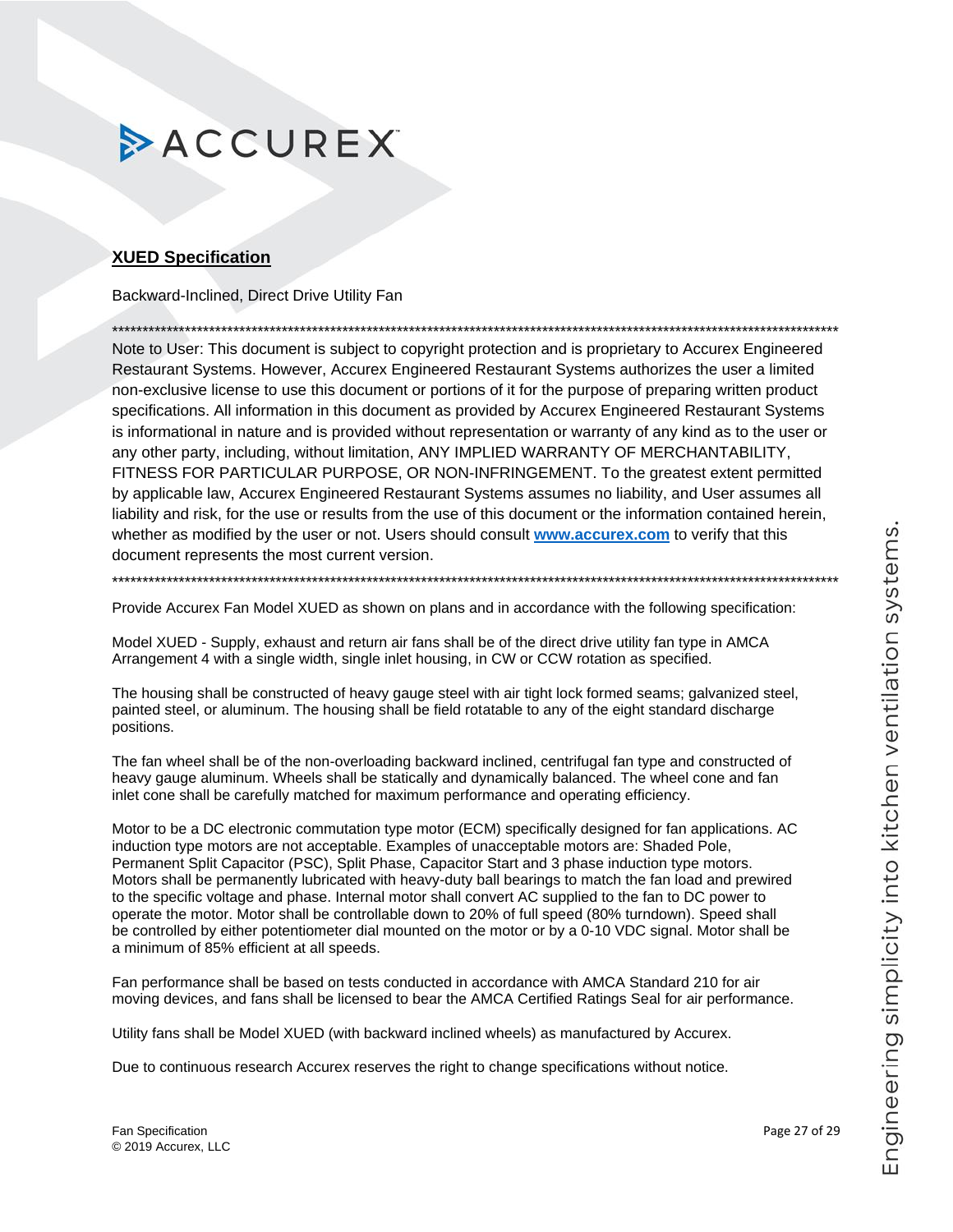### <span id="page-27-0"></span>**XUEF Specification**

Backward-Inclined, Belt Driven Utility Fan

Note to User: This document is subject to copyright protection and is proprietary to Accurex Engineered Restaurant Systems. However, Accurex Engineered Restaurant Systems authorizes the user a limited non-exclusive license to use this document or portions of it for the purpose of preparing written product specifications. All information in this document as provided by Accurex Engineered Restaurant Systems is informational in nature and is provided without representation or warranty of any kind as to the user or any other party, including, without limitation, ANY IMPLIED WARRANTY OF MERCHANTABILITY, FITNESS FOR PARTICULAR PURPOSE, OR NON-INFRINGEMENT. To the greatest extent permitted by applicable law, Accurex Engineered Restaurant Systems assumes no liability, and User assumes all liability and risk, for the use or results from the use of this document or the information contained herein, whether as modified by the user or not. Users should consult www.accurex.com to verify that this document represents the most current version.

Provide Accurex Fan Model XUEF as shown on plans and in accordance with the following specification:

Supply, exhaust and return air fans shall be of the belt driven utility fan type in AMCA Arrangement 10 with a single width, single inlet housing, in CW or CCW rotation as specified.

The housing shall be constructed of heavy gauge steel with air tight lock formed seams; galvanized steel on Series 200, painted steel on Series 300 and 400 or aluminum optional. The housing shall be field rotatable (Series 200 and 300) to any of the eight standard discharge positions. Housing and bearing supports shall be constructed of a bolted steel framework to prevent vibration and to rigidly support the shaft and bearings.

The fan wheel shall be of the non-overloading backward inclined, centrifugal fan type and constructed of heavy gauge steel for the Series 300 and 400 (except sizes 306 to 310 have aluminum) and aluminum for the Series 200. Wheels shall be statically and dynamically balanced. The wheel cone and fan inlet cone shall be carefully matched for maximum performance and operating efficiency.

Motors shall be heavy duty, ball bearing type matched to the fan load and furnished at the specified voltage, phase and enclosure.

The fan shaft shall be ground and polished solid steel mounted in heavy-duty grease lubricated, self-aligning or roller pillow block type. Bearings shall be selected for a minimum L10 life in excess of 80,000 hours (L50 average life of 400, 000 hours) at maximum cataloged operating speed. Drives shall be sized for a minimum of 150% of driven horsepower. Pulleys shall be of the fully machined cast iron type, keyed and securely attached to the wheel and motor shafts. The motor pulley shall be adjustable for final system balancing.

All fans shall bear the AMCA Certified Ratings Seal for sound and air performance.

Each fan shall bear a permanently affixed manufacturer's engraved metal nameplate containing the model number and individual serial number for future identification.